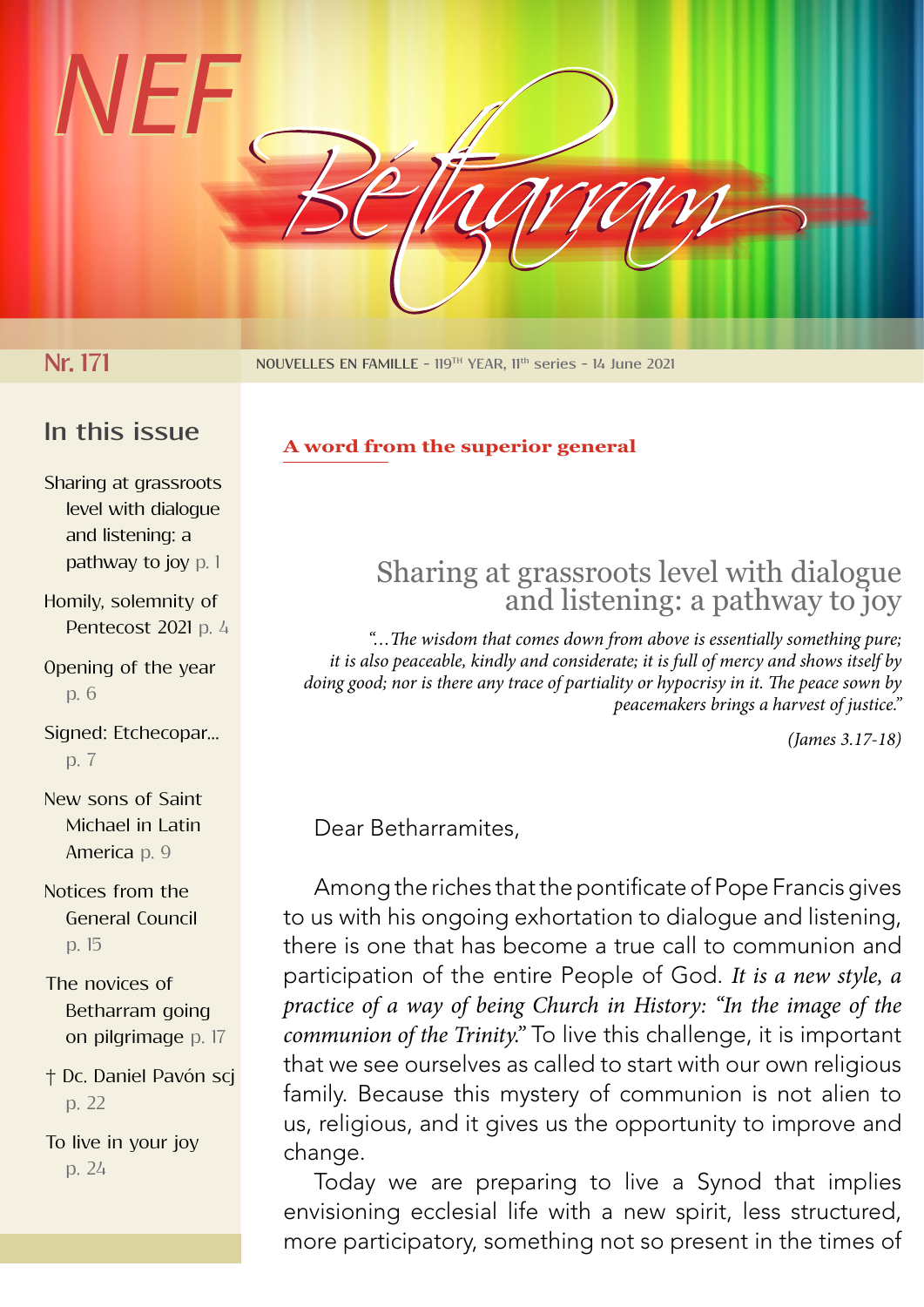Saint Michael and Father Etchecopar; just as today their heroic virtues and their love for Christ and the Church, as they conceived them, are not present among us at the same level.

Experts say that synodality implies a *modus vivendi et operandi*. This way of living and acting is realised and made real in the community listening to the Word, and the celebration of the Eucharist, in the fraternity that is born from shared responsibilities, and from participation with the entire People of God. All this is lived at different levels according to the various ministries and roles, proper to the life and mission of the Church.

It is true that we all have the right to have a voice, to "nurture" that synodality. It is a joy to do so constructively and in a family spirit. Protecting integrity of the structures is a mission that not only belongs to the role of animators, but to each Betharramite who feels he is a living member of the religious family. Betharram is like a mother who suffers with her children, but she needs, at the same time, to be cared for by them. Although she is full of imperfections, her mission will continue to be like Mary at the foot of the cross, next to her Son whose Heart was pierced. For this reason, synodality implies a long and winding road that demands great mutual patience.

Pope Francis has also invited us to display higher forms of missionary communion through synodality, (walking together: *syn-odos*). He wants a dynamic Church, centred on mercy and called to continual conversion; aspects that lead to its renewal and that are intrinsically linked.

*"The Church always needs to renew itself because its members are sinners and in need of conversion"* (Pope Francis, Eucharist, November 9, 2013 in Santa Marta).

Synodality carries within itself, in its practice and unfolding, the call to personal and community conversion. The Pope reminds us that we should not believe ourselves greater than anyone else, because we have a title or a position, or simply because we have an idea of ourselves far above reality. Humility and mutual respect will always be the starting point. Listen to the little ones, to those who don't usually speak, to the "new" ones; practising asceticism among those who usually take the floor - or who like to grandstand -: these will be the foundations of the encounter between us. That free exercise of *personal and communal kenosis* will surely bear fruit and bring us joy.

For this reason, this process demands from us some attitudes, rooted in our charism, and which are basic to its essence, and are part of that *"spirituality of communion"*:

They are: listening, dialogue, empathy, sharing, interior freedom, and freedom of speech, humility, the search for truth and above all faith and trust in God anchored in the Word and in the Eucharist.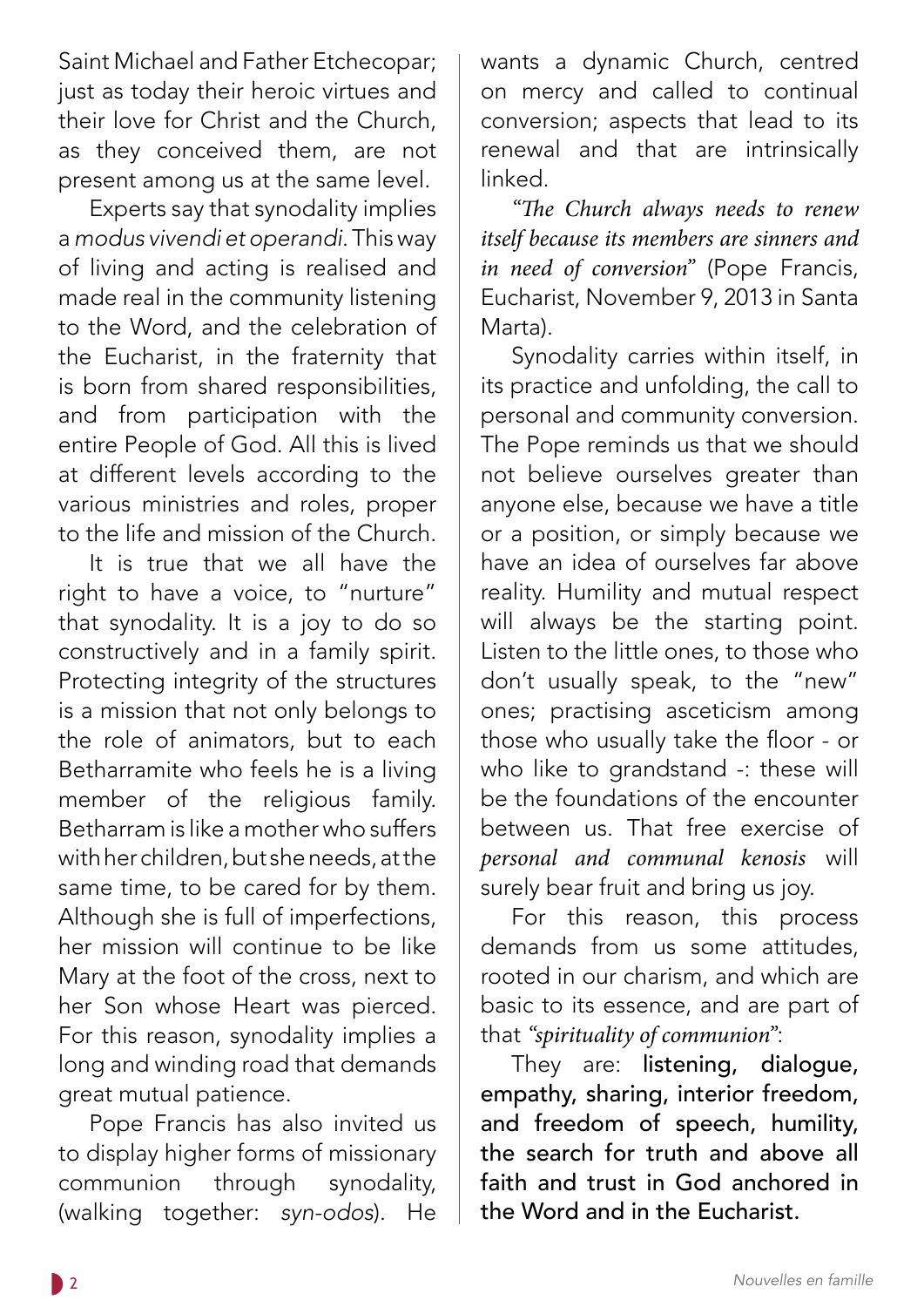The experience of synodality is above all an experience of the Spirit, a journey of fraternity, rich in humanity, which transforms *the little family* into a community on the way, whose members know each other, love each other and give themselves generously for the Kingdom of God.

A few days ago we came to celebrate the great solemnity of the Holy Trinity, a mystery that inspired Saint Michael to leave us his model of communion and participation.

A certain *modus essendi*.

*"Father, Son and Holy Spirit, what a model of community! ...*

*...These three people, perfectly different from each other, do not cease to be united and act in the same nature, in the same thought, in the same will and the same operation, thus forming an adorable, perfect society ... " (Rule of Life. 93)* May this call inspire us.

Finally, finding ourselves on a common path asks us to make room for the poor and the little ones. They are the weak ones and the victims discovered by the pastoral sensitivity of the community. An experience of incarnation born from the cries of the world, from the needs of men and women who cry out, as well as Bartimaeus or the Canaanite woman, *who came with their voice to the ears of Jesus* who was passing by on the road.

Synodality is a spiritual process that needs to be promoted at all levels, because it will lead us to a renewed discernment of works and

people, to a lifestyle more focused on the gospel, embodied in the parameters of the here and now so that in everything God's will is accomplished.

Today, together with my collaborators, I feel in need of the constructive contribution of all of you to achieve a new style of leadership, more open and synodal for our religious family. A leadership that is collaborative and not hierarchical or clerical, that each one continues as we have proposed from the beginning, in the manner of a "general servant", accompanying other servants. I apologise for all the times that I have not done so.

Placing ourselves at the service of freedom and responsibility for all implies in turn not allowing gossip, heartbreak, revenge or competition for *"the first places"* to take root among us (cf. Lk 22. 24- 38). Proximity, availability, trust and reciprocity. Values that cannot be lived without giving each other mutual help, cultivating good dispositions that guarantee them and that lead us to share what we call: *true joy*.

> *Fr. Gustavo scj* Superior General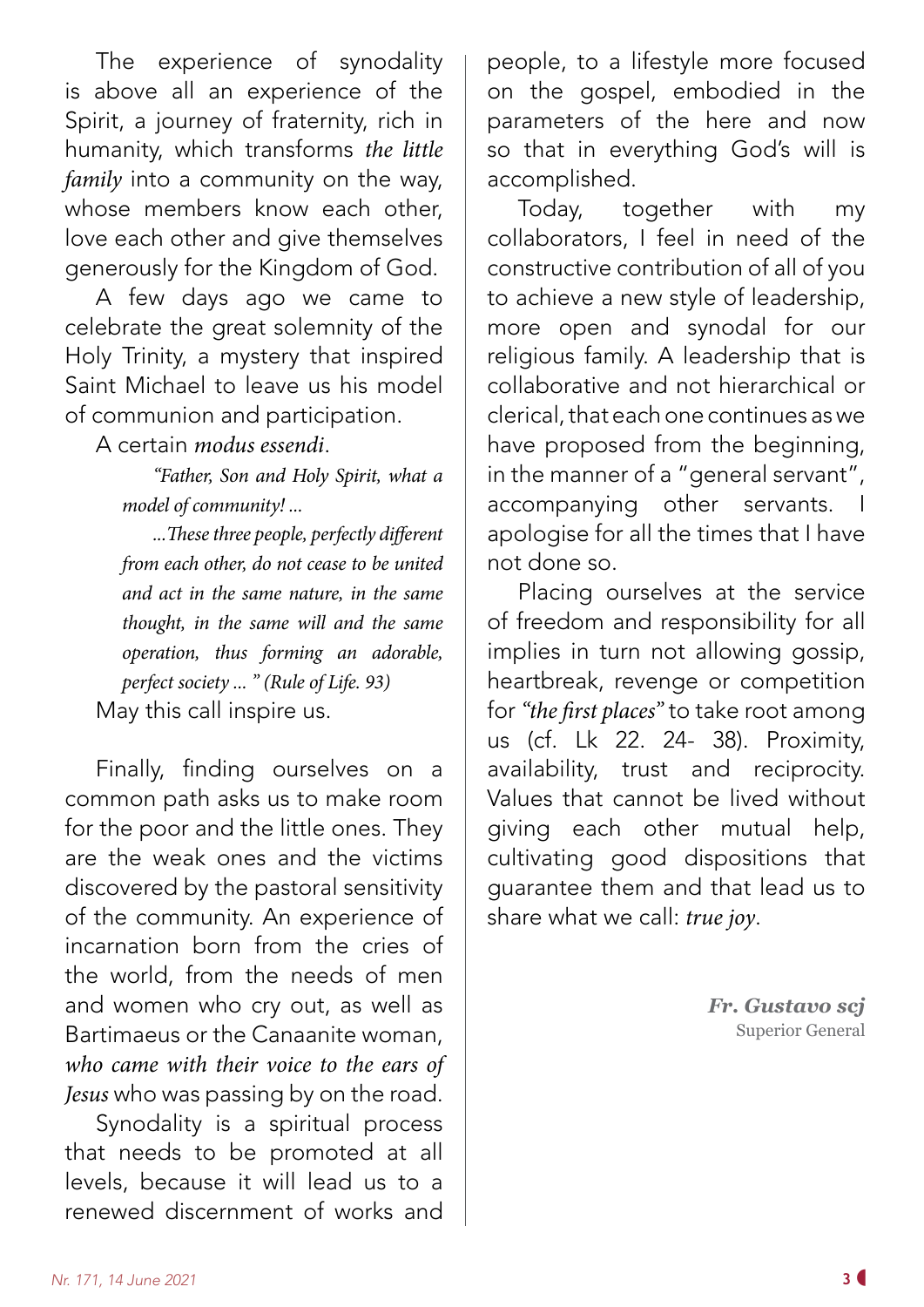#### **•\• A message from the bishop of Rome •/•**

# Homily, solemnity of Pentecost, Saint Peter's Basilica, Sunday, 23 May 2021

"*When the Paraclete comes, whom I will send to you from the Father*…" (Jn 15:26). With these words, Jesus promises to send his disciples the Holy Spirit, the ultimate gift, the gift of gifts. He uses an unusual and mysterious word to describe the Spirit: Paraclete. Today let us reflect on this word, which is not easy to translate, for it has a number of meanings. Essentially, it means two things: Comforter and Advocate.

1. The Paraclete is the Comforter. All of us, particularly at times of difficulty like those we are presently experiencing due to the pandemic, look for consolation. Often, though, we turn only to earthly comforts, ephemeral comforts that quickly fade. Today, Jesus offers us heavenly comfort, the Holy Spirit, who is "of comforters the best" (Sequence). What is the difference? The comforts of the world are like a pain reliever: they can give momentary relief, but not cure the illness we carry deep within. [...] The Holy Spirit, the love of God, does precisely that. He comes down within us; as the Spirit, he acts in our spirit. He comes down "within the heart", as "the soul's most welcome guest" (ibid). He is the very love of God, who does not abandon us; for being present to those who are alone is itself a source of comfort.

Dear sister, dear brother, if you feel the darkness of solitude, if you feel that an obstacle within you blocks the way to hope, if your heart has a festering wound, if you can see no way out, then

open your heart to the Holy Spirit. [...]

Let us go another step. We too are called to testify in the Holy Spirit, to become paracletes, comforters. The Spirit is asking us to embody the comfort he brings. How can we do this? Not by making great speeches, but by drawing near to others. Not with trite words, but with prayer and closeness. Let us remember that closeness, compassion and tenderness are God's "trademark", always. The Paraclete is telling the Church that today is the time for comforting. It is more the time for joyfully proclaiming the Gospel than for combatting paganism. It is the time for bringing the joy of the Risen Lord, not for lamenting the drama of secularization. It is the time for pouring out love upon the world, yet not embracing worldliness. It is more the time for testifying to mercy, than for inculcating rules and regulations. It is the time of the Paraclete! It is the time of freedom of heart, in the Paraclete.

2. The Paraclete is also the

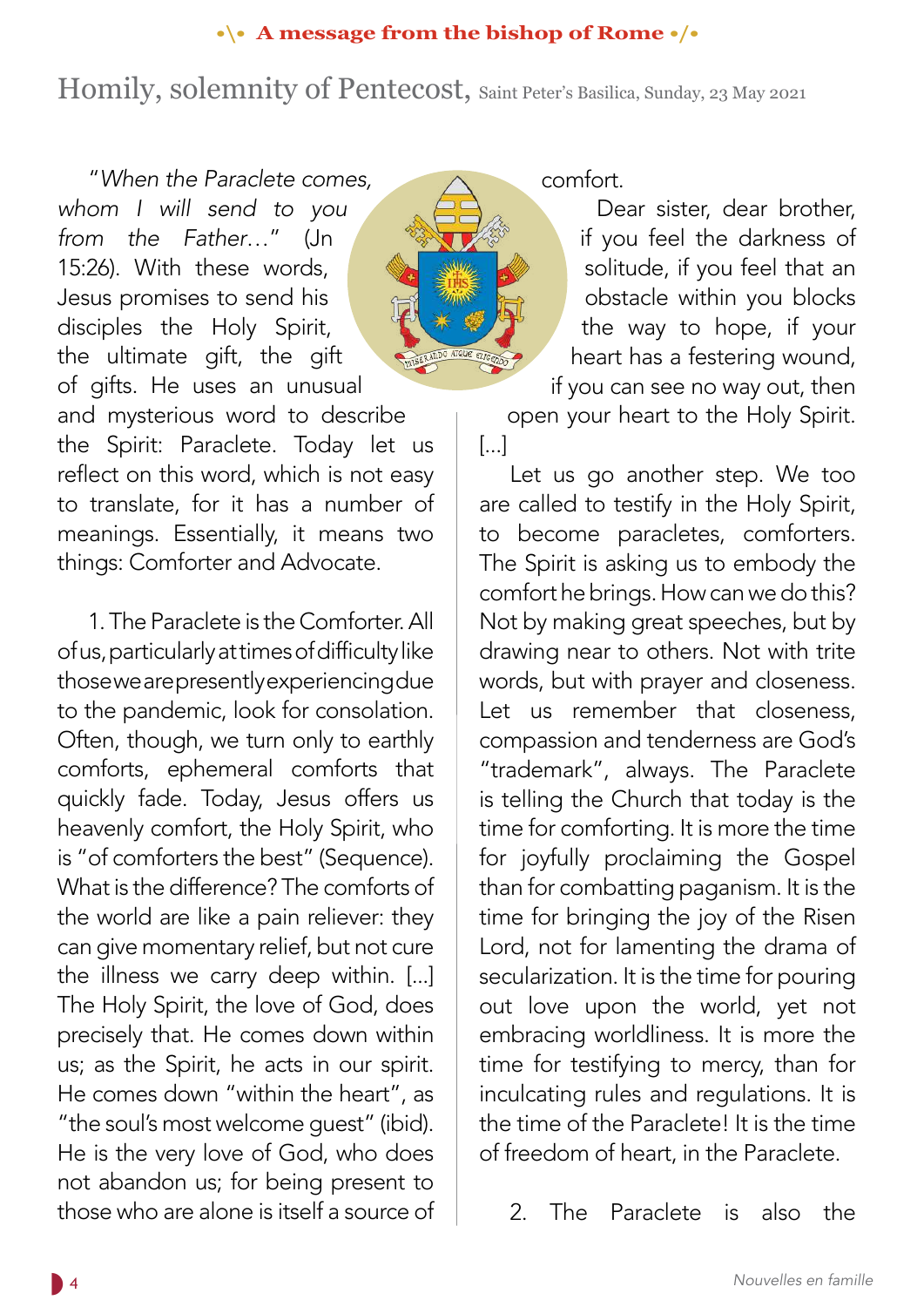Advocate. In Jesus' day, advocates did not do what they do today: rather than speaking in the place of defendants, they simply stood next to them and suggested arguments they could use in their own defence. That is what the Paraclete does, for he is "*the spirit of truth*" (v. 26). He does not take our place, but defends us from the deceits of evil by inspiring thoughts and feelings. He does so discreetly, without forcing us: he proposes but does not impose. [...]

The first advice offered by the Holy Spirit is, "Live in the present". The present, not the past or the future. The Paraclete affirms the primacy of today, against the temptation to let ourselves be paralyzed by rancour or memories of the past, or by uncertainty or fear about the future. The Spirit reminds us of the grace of the present moment. There is no better time for us: now, here and now, is the one and only time to do good, to make our life a gift. Let us live in the present!

The Spirit also tells us, "Look to the whole". The whole, not the part. The Spirit does not mould isolated individuals, but shapes us into a Church in the wide variety of our charisms, into a unity that is never uniformity. The Paraclete affirms the primacy of the whole. There, in the whole, in the community, the Spirit prefers to work and to bring newness. [...] Today, if we listen to the Spirit, we will not be concerned with conservatives and progressives, traditionalists and innovators, right and left. When those

become our criteria, then the Church has forgotten the Spirit. The Paraclete impels us to unity, to concord, to the harmony of diversity. He makes us see ourselves as parts of the same body, brothers and sisters of one another. Let us look to the whole! The enemy wants diversity to become opposition and so he makes them become ideologies. Say no to ideologies, yes to the whole.

The third advice of the Spirit is, "Put God before yourself". This is the decisive step in the spiritual life, which is not the sum of our own merits and achievements, but a humble openness to God. The Spirit affirms the primacy of grace. Only by emptying ourselves, do we leave room for the Lord; only by giving ourselves to him, do we find ourselves; only by becoming poor in spirit, do we become rich in the Holy Spirit. This is also true of the Church. We save no one, not even ourselves, by our own efforts. If we give priority to our own projects, our structures, our plans for reform, we will be concerned only about effectiveness, efficiency, we will think only in horizontal terms and, as a result, we will bear no fruit. [...]

Holy Spirit, Paraclete Spirit, comfort our hearts. Make us missionaries of your comfort, paracletes of your mercy before the world. Our Advocate, sweet counsellor of the soul, make us witnesses of the "today" of God, prophets of unity for the Church and humanity, and apostles grounded in your grace, which creates and renews all things. Amen. •••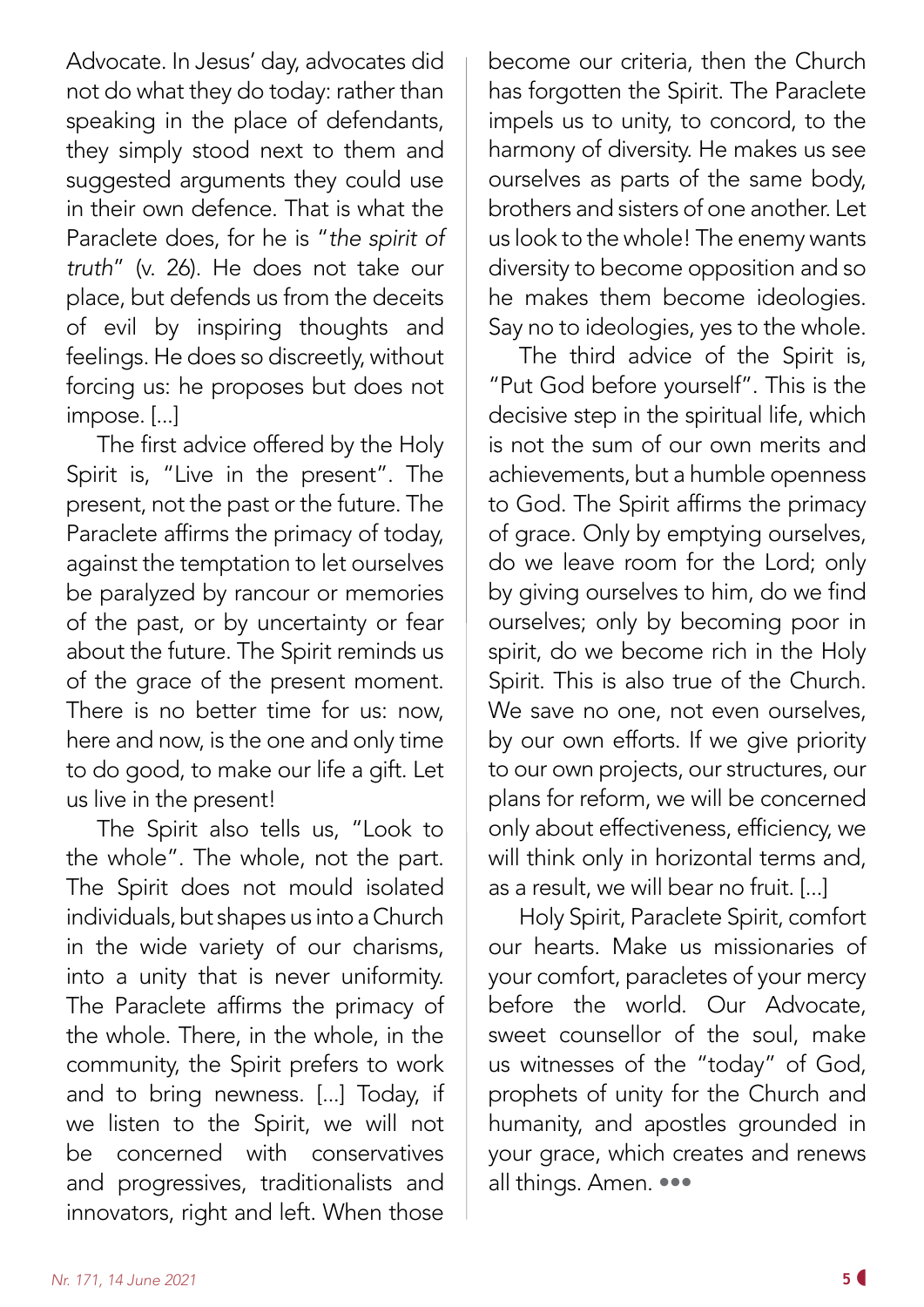#### **•\• Year of Fr. Auguste Etchecopar •/•**

# Opening of the year









THAILAND | On May 30, the community of Sampran officially opened the year dedicated to Venerable Fr Auguste Etchecopar. It was a joyful event attended by young people in formation, formators and some benefactors.

The Eucharistic celebration began with a prayer in front of the image of Fr. Etchecopar.

The community intends to live this very special year as an opportunity to get to know Father Etchecopar better to follow our Founder more closely. For this reason the community will prepare each month an aid with the life of Fr. Etchecopar, some biblical quotations, the most important saints of the month and short texts to stimulate reflection.

OTHER BROTHERS marked this beginning of the year with various initiatives: masses, prayers, rosary along the way of the cross and vespers around his tomb in the chapel of the Resurrection in Betharram; in the house of the scholasticate of Belo Horizonte, a chapel has been dedicated to our two founders, and prayer cards to obtain a grace through his intercession have been diffused.

It is the beginning of a journey that unites us in love and respect for our founders, for the charism they have cultivated and transmitted with fidelity and dedication to our Congregation of the Sacred Heart in order to share their own joy.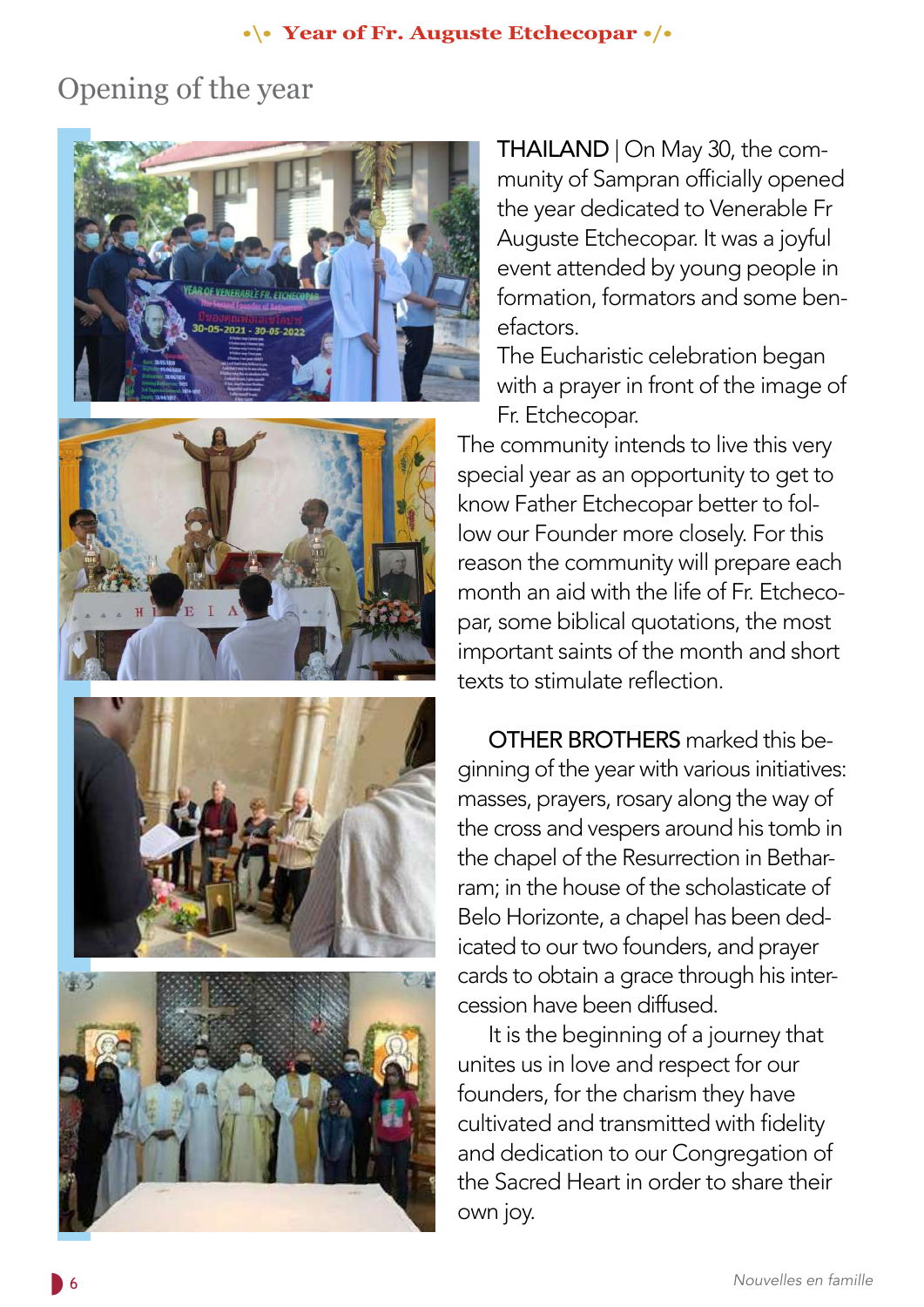#### **•\• Signed Etchecopar •/•**

*Father Etchecopar regarding the new priests and to the scolastics*

 *To Fr. Jean Magendie*

*F.V.D. Betharram, February 3, 1882*

#### *Dear Father Jean Magendie,*

*God is blessed by these ordinations!! These Priests are other-Christs given to the Church and to Betharram, for the glory of God and the sanctification of souls; what infinite treasures we have just acquired!!*

*God be blessed by the successes of this past year and the hopes of the present!*

*May he support you all and grant to the few the joys of fervour and the peace promised to men of good will.*

*I would like to write to everyone; to the elders, who are solid rocks with their perseverance in all kinds of virtue; to the young, who make themselves worthy of their predecessors by their progress in what characterises, manifests and shows forth the true members of the Sacred Heart of Jesus.*

*Excuse me, especially you who have written to me several times, (dear Fathers Buzy and Arrambide, and others, perhaps), without having received an answer. For almost two months, I have been a little weak and my work is taking what is left of my strength.*

*I* will therefore limit myself to saying to all of you, along *with Fr. Garicoïts, at the start of the New Year:*

*1 ° Above everything have God and his adorable will, constantly before your eyes.*

*2 ° And to go to God using our rule and our Constitutions as an expression of his will*

*3 ° Go to this end by these means, according to the full extent of your grace and the duties of your position; while respecting each other's limits with virginal delicacy.*

*Meditate on every word! and may Our Lady bless you!*

*To Her our life, for her greater glory!*

*All yours in Our Lord*

*Etchecopar*

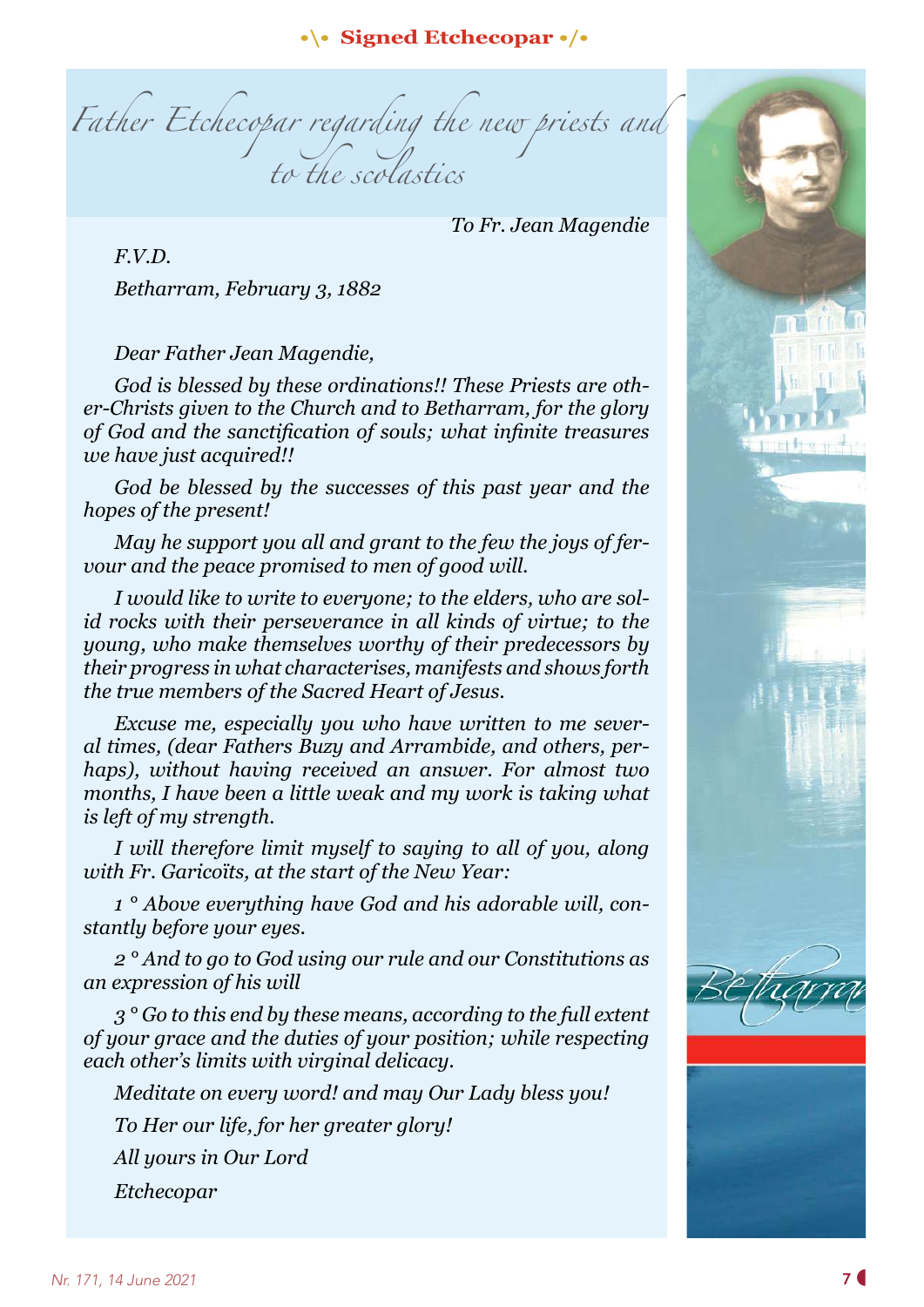



*F.V.D. Pau October 30, 1887*

*My dear children,*

# *I have received your kind and filial letters.*

*Thank you. Could there be a better joy for a Father than that brought to him by the tenderness of such children, the abandonment and the outpouring of their hearts, full of God, breathing only his love?*

*May he be blessed this Heavenly Father who watches over you, over your first steps in your new career, and who in Toulouse, as in Betharram, will keep you like little birds in their nest, under the wings of their Mother!*

*Courage therefore, dear Children! No distractions, no projections, no over-excitement ... Nothing exhausts the head and the body like these devouring appetites for knowledge and science. In the midst of strength, in moderation, in a wise discipline, in sobriety: be wise and vigilant for the adversary seeks someone to devour.*

*Happy is the one who is so master of his desires, that he desires little, and in this smallness, (as St Francis de Sales said) will take a small step, day by day, leaving tomorrow and everything else including success or failure, to the absolute sovereignty of divine good pleasure.*

*Oh! my children, this is a lofty path, so perfect, but certain to accomplish much while progressing. With a free soul, serene and lifted up, it will pass leaping and flying even without suspecting it from the realm of the natural to the realm of the supernatural and vice versa.*

*Thus studied St.Thomas, St.Bonaventure and other angels of piety and knowledge, covered with a mortal body.*

*May Our Lady grant you the same grace as you kneel before her and let her cover you with her caresses, in the Heart of Jesus! To Jesus, to Mary, all your heart, all your mind and your whole life.*

*I embrace you. All yours in Our Lord Etchecopar priest*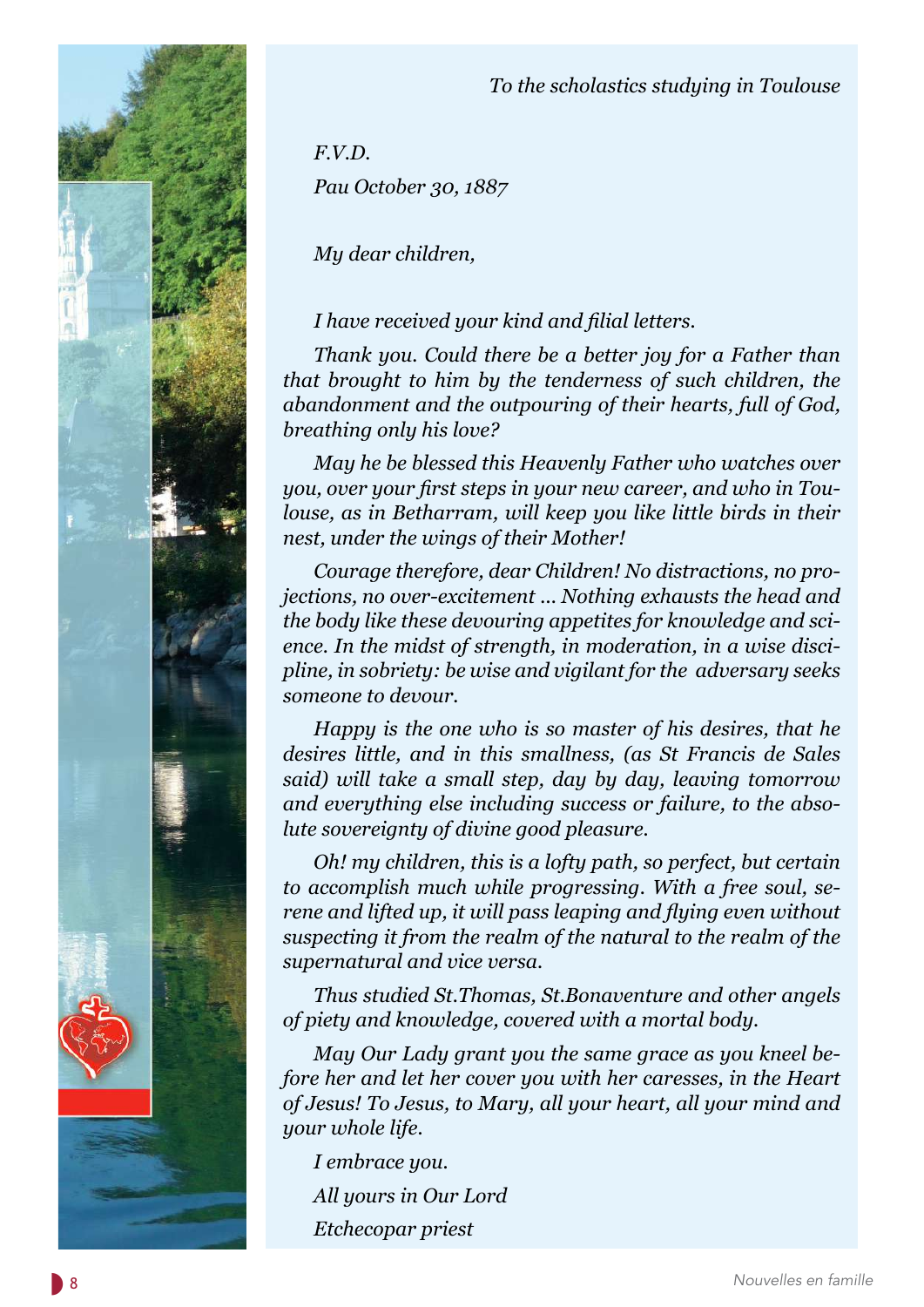## **•\• Life of the Congregation •/•**

# New sons of Saint Michael in Latin America



*Brother Mariano Surace (left) and Brother Sergio Leiva (right) made their final profession, respectively on 30 May, in the formation house of Adrogué (Argentina) and on 11 June in Ciudad del Este (Paraguay).*

"Come and see" (Jn 1,39) *by Br. Mariano Surace scj*

Hello, I am Mariano, a Brother of our religious family of Betharram, from Buenos Aires in Argentina. I just made my final vows on May 30, and I want to tell you something about my life, something about my history.

I was born into a Catholic family, where my mother and grandmother taught me how to pray. I went to the Catholic school of my local parish run by Carmelite religious, where I received the sacraments. And it was thanks to a retreat that I did at the age of 16 with a movement better known as "*Camino*" where I encountered Jesus and his merciful face. From that moment on, Jesus fascinated me, and I changed in many things. We formed a group of boys and girls where we shared a little of everything and especially issues of faith, which for me was something new. Over time my commitment increased, by helping in the Youth Ministry of my diocese. On the academic side, I began to study as a public accountant and to go to work. I also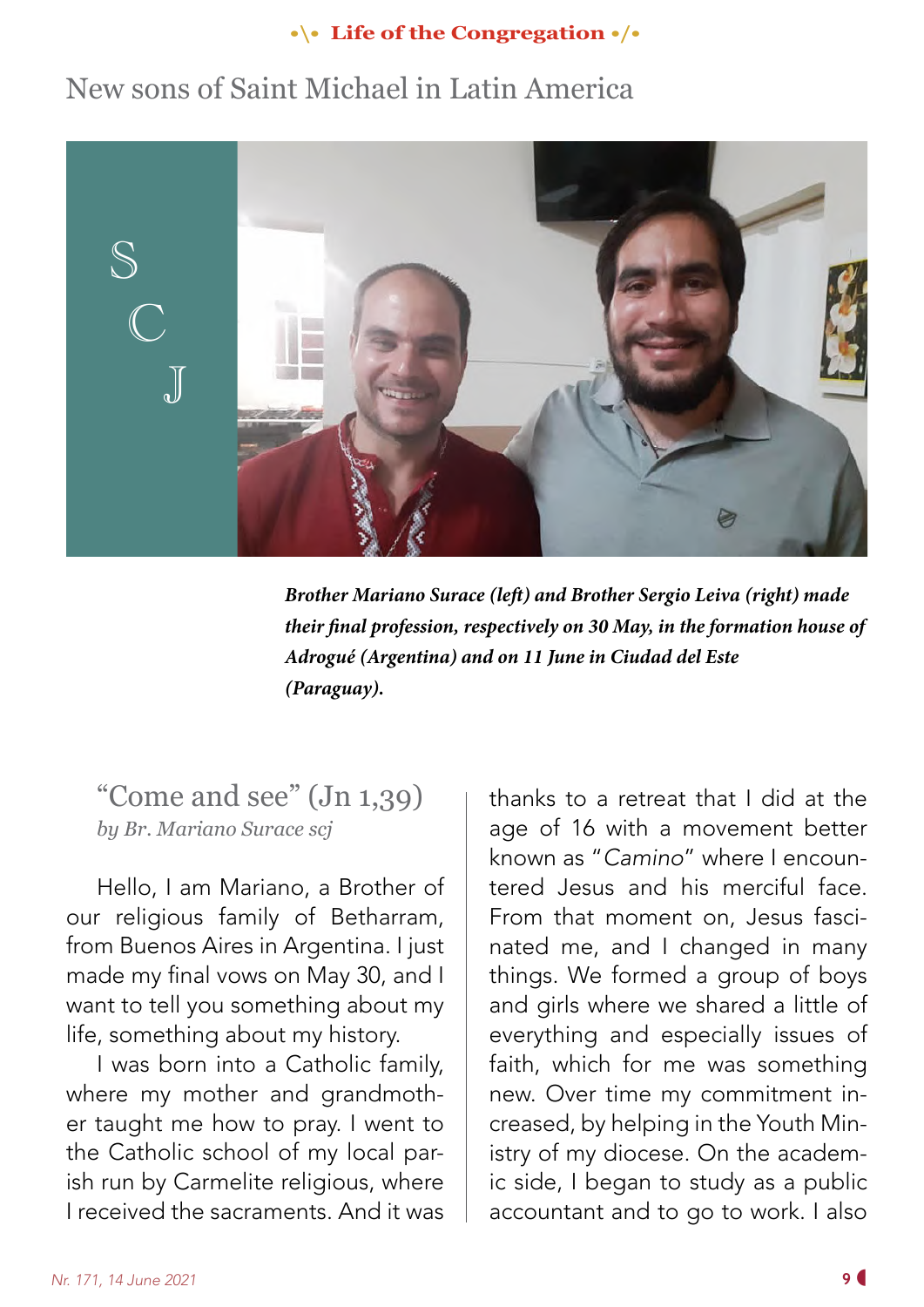taught at the faculty, an activity that I really enjoyed.

Thanks to this movement, I also met a priest of Betharram in Adrogué -Father Daniel Gonzalez- and I did some activities, including a "vocation-retreat" in Villa Calamuchita, Córdoba, in the month of January 2009. There I also experienced a little of the charism of Betharram and it was there that I asked myself for the first time in my life "why not be a priest?" The question surfaced and I let it lie. In 2010 I gained my degree as an accountant, then in youth ministry they asked me to represent the diocese in the national assembly that year in Luján. I remember that there I had to share a room with two young priests, and one of them jokingly told me to become a priest, to which I said no, but I could not forget the mental "itch" that his advice left within me. From that moment on I left with the certainty that God wanted to tell me something.

I had a "normal" life, with friends, family, work, church life ... and I treasured these experiences. Coming to mid-2011 I was looking for a change of company and I found a position in an accounting firm. But once I started working in that company, I realized that it was not what I expected, and I sighed saying "I want to be elsewhere and do something for people!" And I decided to ask Father Daniel to talk about what was stirring within me. I came back from the meetings very motivated, but there was something that was very difficult for me: he asked me as a condition that I had to do my best in whatever I have to do today, even

![](_page_9_Picture_4.jpeg)

*The celebration took place in the community of Adrogué with Fr. Daniel Gonzalez scj, delegate of the Superior General, Fr. Osmar Caceres Spaini, master of novices, and Fr. Francisco Daleoso scj.*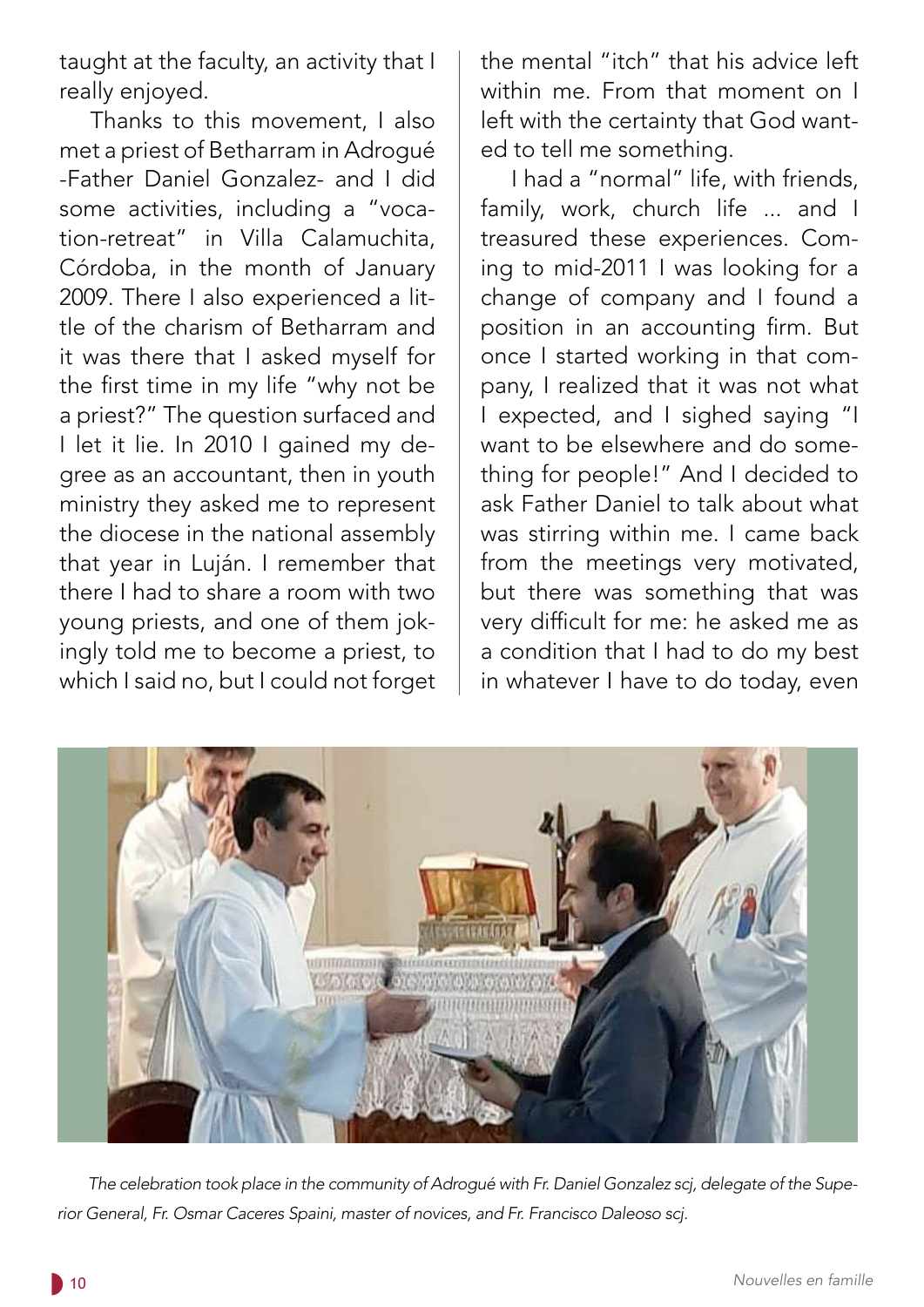if I don't like it, because God put me there for some purpose. A short time later I met a girl and started dating, and there were also new job opportunities that I liked more ... it seemed that everything I had once dreamed of had begun to happen. Until one day I accidentally heard a programme on the radio where they commented on the Gospel and prayed for priestly vocations, and "my heart burned within me". From then on I felt that life was never going to be the same, I felt a big change. Then one day I entered a church and I saw the Blessed Sacrament exposed, and something made me say to Him: "do whatever you want with me." Then I felt an incredible peace. I knew what the Lord was asking of me, and I was certain that he would never speak to me like that again, because he had already told me everything.

From that moment I had no more doubts, and I felt a beautiful joy. And I thought that if something is going to fill me with happiness "I would not want to waste another minute", knowing all that it implied: fear, leaving my family, living in a different place and style and all that sacrifice. After confirming my option with my spiritual director, there were periods of sadness, since I had to leave my girlfriend and leave my job. But I recalled everything I had experienced, and this drove me to keep going. In April 2012 I entered the religious community of Adrogué in Buenos Aires, my first place of formation

where I also began a journey into self-knowledge during that and the subsequent year. I also made a commitment to the community, enjoying the care of the elderly Fathers when they were admitted, and that helped me better know my abilities and my love for others. There the lay community was also very important, and their presence made me feel very welcome.

In the novitiate, I identified with a lot concerning St Michael, and I realised that his charism chimed with my inner self. I went through the 30 days of Spiritual Exercises, and all this prompted me to profess my first vows on December 12, 2015. There the scholasticate stage continued in Brazil. Going there was like an "exodus" but God continued to support me a hundredfold. I was able to fall in love with the Brazilian people; and the study of theology greatly enriched my life, mainly with scripture study and a formation to accompany the Spiritual Exercises.

On my return, in 2020 I returned to the community of Adrogué, with the main mission of accompanying the young people of the vicariate of Argentina-Uruguay and helping with the economy. But, like everyone else, last year the Lord challenged us all to be creative in mission, promoting, for example, a virtual Scripture workshop. In January I did my 30 days of Spiritual Exercises, where the Lord was gently prompting me to embrace religious life for life, but then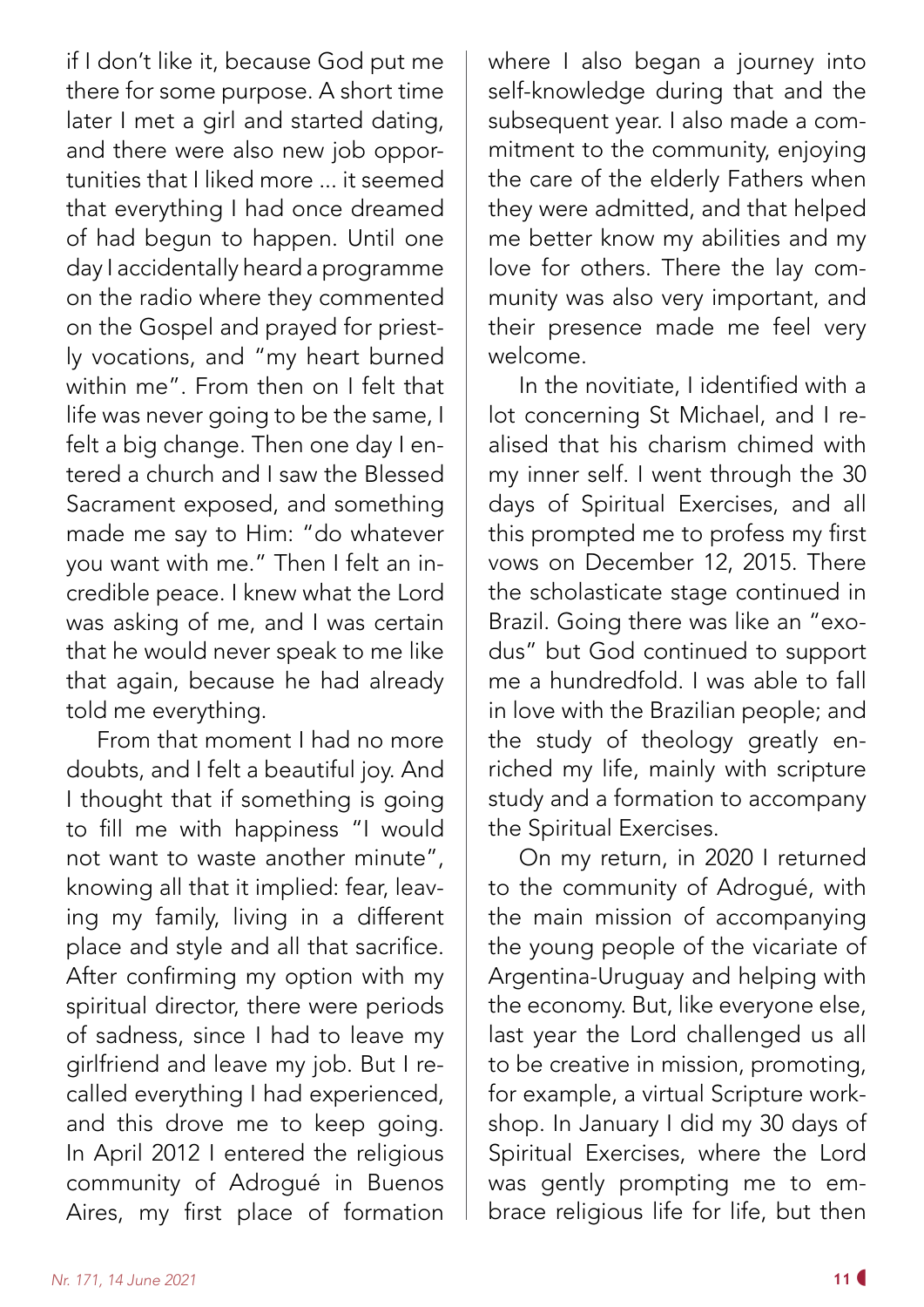reality hit me: in the middle of the Exercises my father died. So while still in mourning, I was invited to apply for perpetual vows, where God did not stop giving me his peace and his consolation. Then another event happened that shook me: on May 30, a total lockdown was decreed, and I could not make my perpetual profession as I had planned. All this made me realise that a spiritual life has to be lived 'in the flesh', in concrete reality, as Saint Michael teaches us. I saw it clearly, and I confirmed the commitment then the Lord took care of the rest: even without a congregation, the celebration was as beautiful as if there had been one, celebrating it in full communion with everyone through the networks and living intimacy in depth.

In short, what is it that gives mean-

ing to my life and my perpetual profession? God as my treasure, and the giving of my life to make him known, living in community.

 "*Come and see*" (Jn 1.39) was the phrase of the Gospel that I chose. I think that sums up my brief history, where the Lord speaks to us, encourages us to know him and experience him. And his 'hundredfold' reward that gives us joy will never be missing. I did not lose anything by making profession. I only made available what I had, and he gave me back the same and much more besides. I hope that this testimony encourages each one to launch into what they feel that God encourages them to follow. They count on my prayers and I on yours…•••

# A Life - Shared and grateful *by Br. Sergio Leiva scj*

On the occasion of my perpetual profession, I was asked the testimony of my life as a Betharramite religious. With great joy and simplicity, I share with you my experience ...

I take my final vows on 11th June 2021, on the Solemnity of Sacred Heart of Jesus. For me, it's a moment to look back and this return to the road travelled fills me with sentiments of gratitude. Twelve years of formation as a Betharramite is lot. To tell about this journey and to tell the story of my vocation, it is necessary to go further back in time. It all started with the desire to "go further". I was 17 years old; I was in my last year of high school and I actively participat-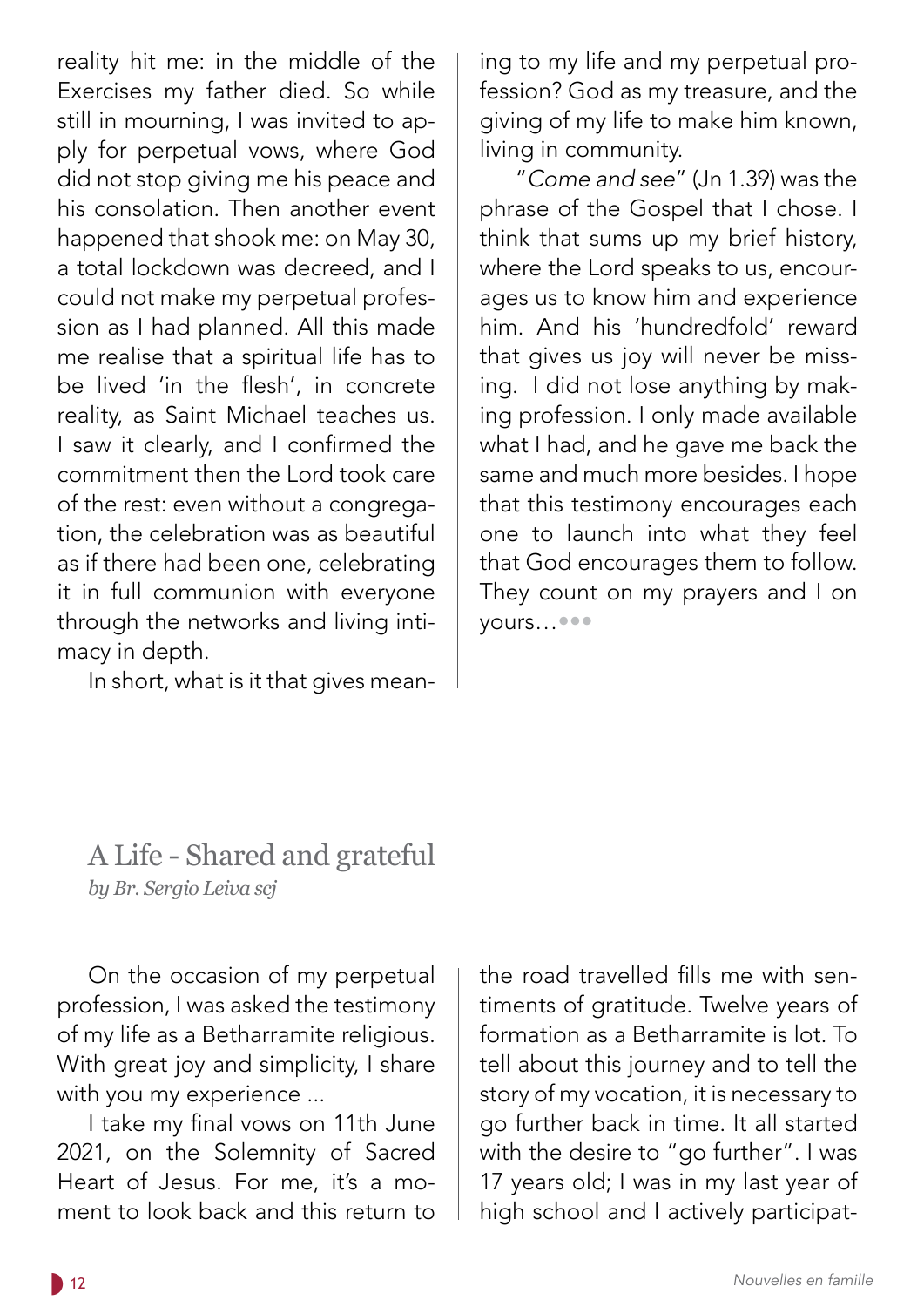![](_page_12_Picture_0.jpeg)

*Around Br. Sergio, from left to right: Fr. Crispin, Superior of his community (Puente Remanso), Fr. Alberto Zaracho (Regional Vicar, delegated by the Superior General to receive the vows), Fr. Tobia & Fr. Raul.* 

ed in the life of my ecclesial community, the chapel Saint Francis of Assisi. At this point of my life, I wanted to go beyond ... beyond my personal projects (academic career and life engagements) to meet the projects of God which is always greater.

Taking into account this desire, which was not free from doubts and fears, I entered the Congregation on 4th March 2010 as an aspirant. Remembering all this, I am grateful for having taken this step and God is so faithful to me too. Then, I entered the postulancy in 2011 in letting carried by the promise of the great joy that gives life which is given to God and to others. A promise that I have often considered as an invitation to trust, sometimes blindly going where I did not want to go or without knowing where, as was the case in 2014 at time to go to Argentina for the novitiate. It was like I was losing control, but knowing that there was no other way to be free and to live with joy that being honest with myself and with what God was establishing at every moment. After a deep experience lived in the novitiate, by deepening the charism of the Congregation, the vows, the relationship with God and with myself - my pilgrimage continued on Brazilian soil. We were already in 2016. There, with my first vows, I continued to mature my vocation and my faith through my theological studies, the community experience, pastoral activities and retreats.

 As a Betharramite, over the years, I did gradually discover little by little that the engine of my existence is to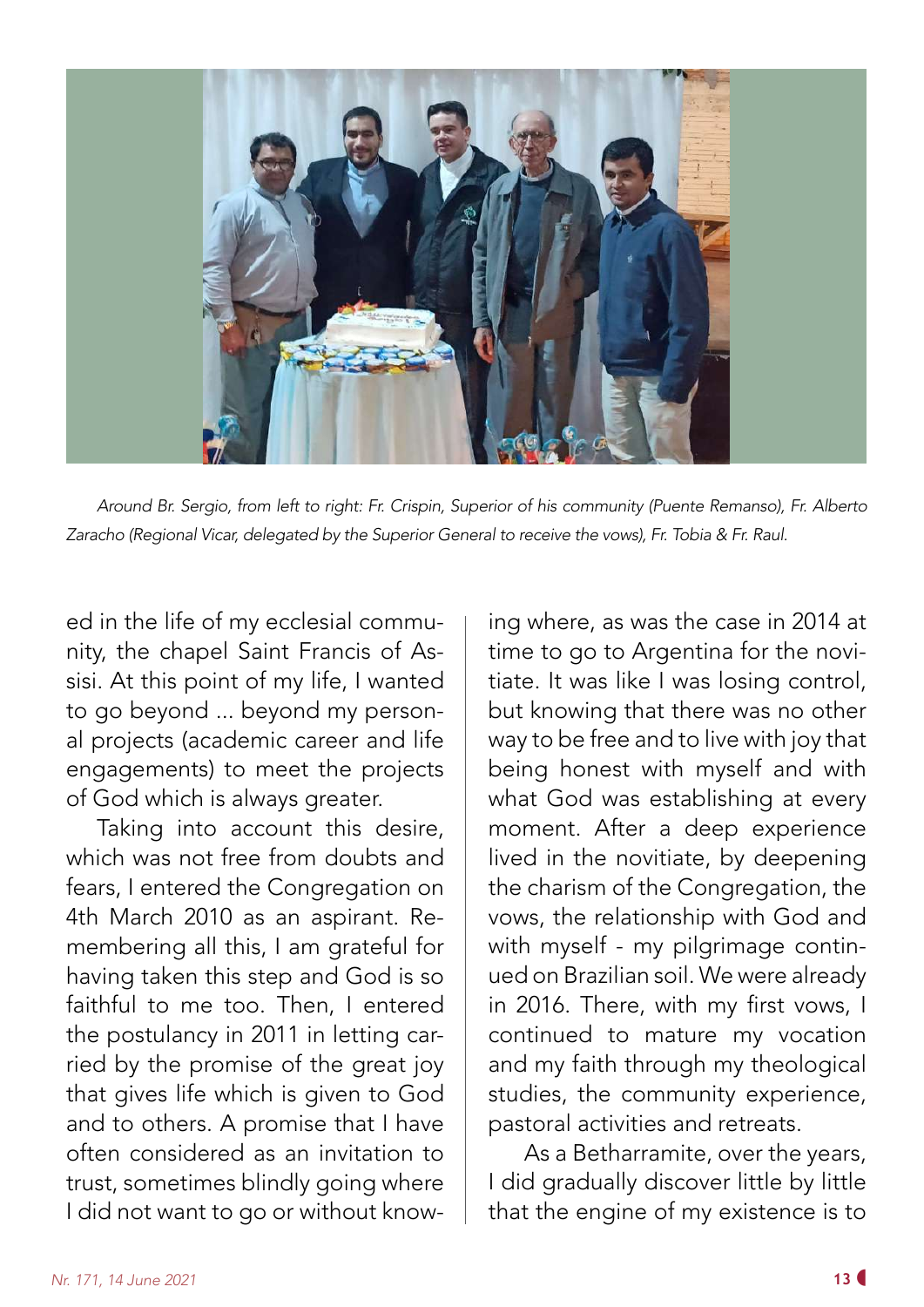follow Jesus, humbly, annihilated like him, on the path that he was indicating to me. With something which gives a great sense of security, knowing that this path has been travelled and is travelled by many others: companions with whom I have shared my life; some of them have already joined the Father; of good examples which are not lacking in the Congregation. Even many lay people, who are of vital importance in my journey, who taught me the different faces in which the charism can be expressed; above all, they helped me to keep my feet on the ground.

I would also like to share with you a thought living and hidden, which springs forth in me, the fruit of meetings, our assemblies, narratio fidei, talks, community outings, spontaneous meetings, etc. We, Betharramites, all do not think in the same way. Each one has his own thinking. Our opinions differ. We look at reality from different angles. So, what unites us? To know that we are disciples of Jesus; it is He who calls us to share one's path by following this imprint: To reproduce and to manifest the generous impulse of the Heart of Jesus saying to his Father "Here I am! ". We follow Jesus in trying to share his way of doing things. We are united by this prodigious spectacle that is the contemplation of God's Love for all of creation, which leads us to dedicate in the service of his Kingdom. We are so different and at the same time identical! We are one in the One who

united us together! These are the expressions that strike me positively at this moment.

To conclude, I would like to highlight one of the many gifts I have received throughout this journey as a Betharramite: it is the grace to live with a sentiment of gratitude. To live the life as a gift received, as a gift, and not as a personal property. Like that of Saint Michael who did not keep his life for himself, but always sought to share it so that others can have the same happiness. I give thanks for the people I have met who are part of my history. I give thanks for the experiences that all these people have allowed me to live and for the benefits they have produced in me. I give thanks for the life I have been given to live, as it is, by simply putting my heart in the Heart of Jesus. THANK YOU! Forward, always forward! •••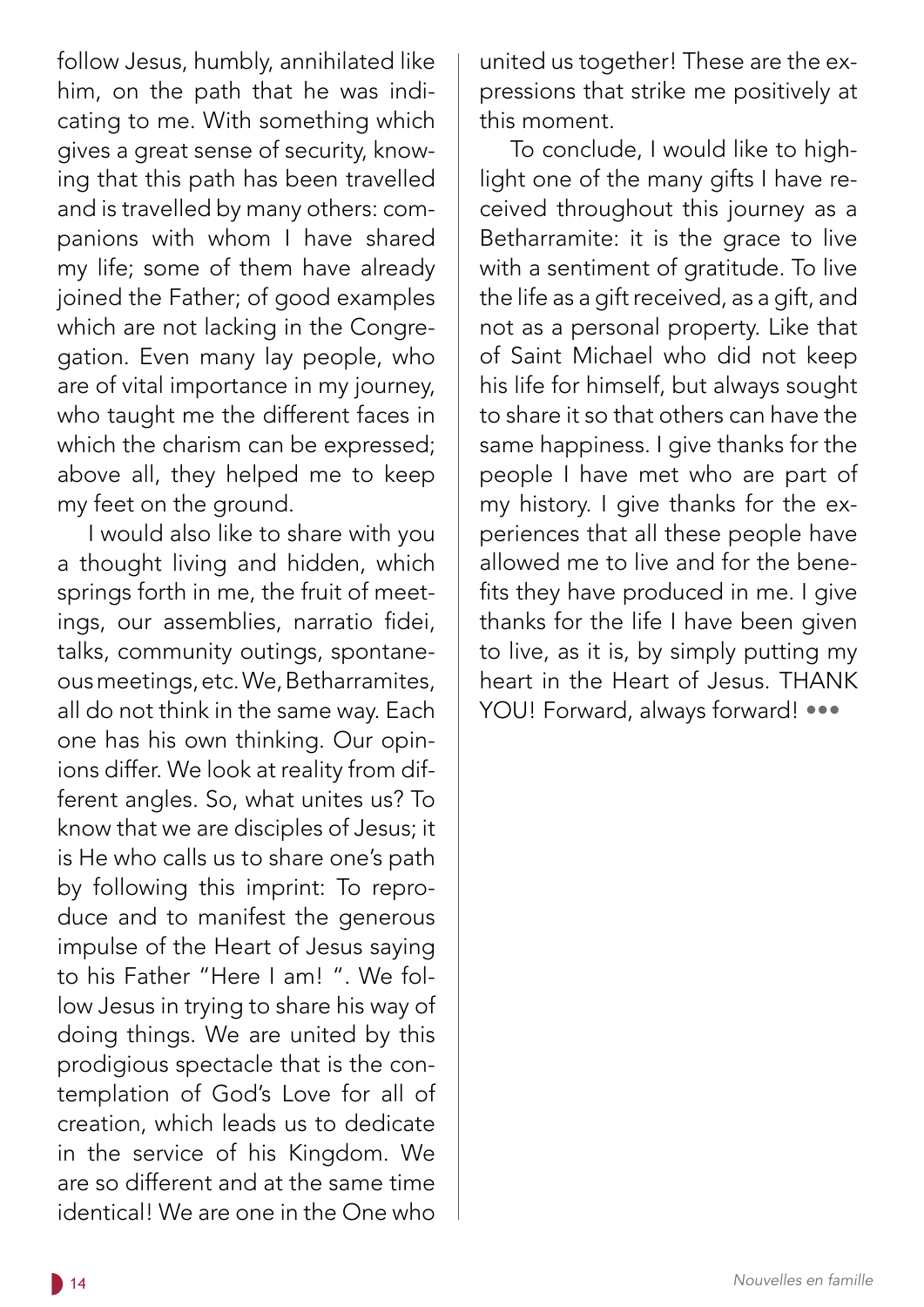## **•\• Notices from the general council •/•**

*Meeting of the General Council on 31st May 2021. With his Council, the Superior General:*

• approved the appointment of *Fr. José Larrosa as Superior of the community of La Colmena* (Vicariate of Paraguay, Region Fr. Auguste Etchecopar) for a second term, from June 1st.

![](_page_14_Picture_3.jpeg)

On May 14, *Br. Wichai Peter Danainitikan* (Thailand) expressed his willingness not to renew his vows, so he left the house of formation and permanently went home. May Br. Wichai remain under the protection of Our Lady of the Beautiful Branch.

*•••••••••••••••••••••••••••••••••••••••••••••••••••••••••••••••••••••••••••••••••••••••••••••••••••••••••••••••••••••••••••*

*•••••••••••••••••••••••••••••••••••••••••••••••••••••••••••••••••••••••••••••••••••••••••••••••••••••••••••••••••••••••••••*

*Canonical Visit to the Vicariate of Italy*: The third "step" of the canonical visit of the Superior General to the Vicariate of Italy took place from 15 to 24 May. After being interrupted twice (in February / March 2020 and in October 2020) due to the Covid-19 pandemic, eventually Fr Gustavo Agín SCJ, Superior General, was able to resume and conclude the visit to the Italian communities.

- After meeting the religious of the communities of Langhirano, Pistoia, Ponte a Elsa, Monteporzio and Rome-Miracoli last year, in this "step" he finally met the religious of the communities of Albiate, Lissone and Castellazzo, Albavilla and Colico.
- Then, on 24 May, a Vicariate assembly was held via video link.
- It was a prudent step towards "opening up", in our time marked by the lockdown and the inability to meet face to face.
- Let us entrust to the intercession of St Michael Garicoïts the journey of the Vicariate of Italy.

### *•••••••••••••••••••••••••••••••••••••••••••••••••••••••••••••••••••••••••••••••••••••••••••••••••••••••••••••••••••••••••••*

## *On the agenda of the Superior General: Visit to the religious in Central Africa*

From 21 June to 7 July, the Superior General will travel to the Central African Republic to make the canonical visit - also postponed for several months to the religious of the three Betharramite communities.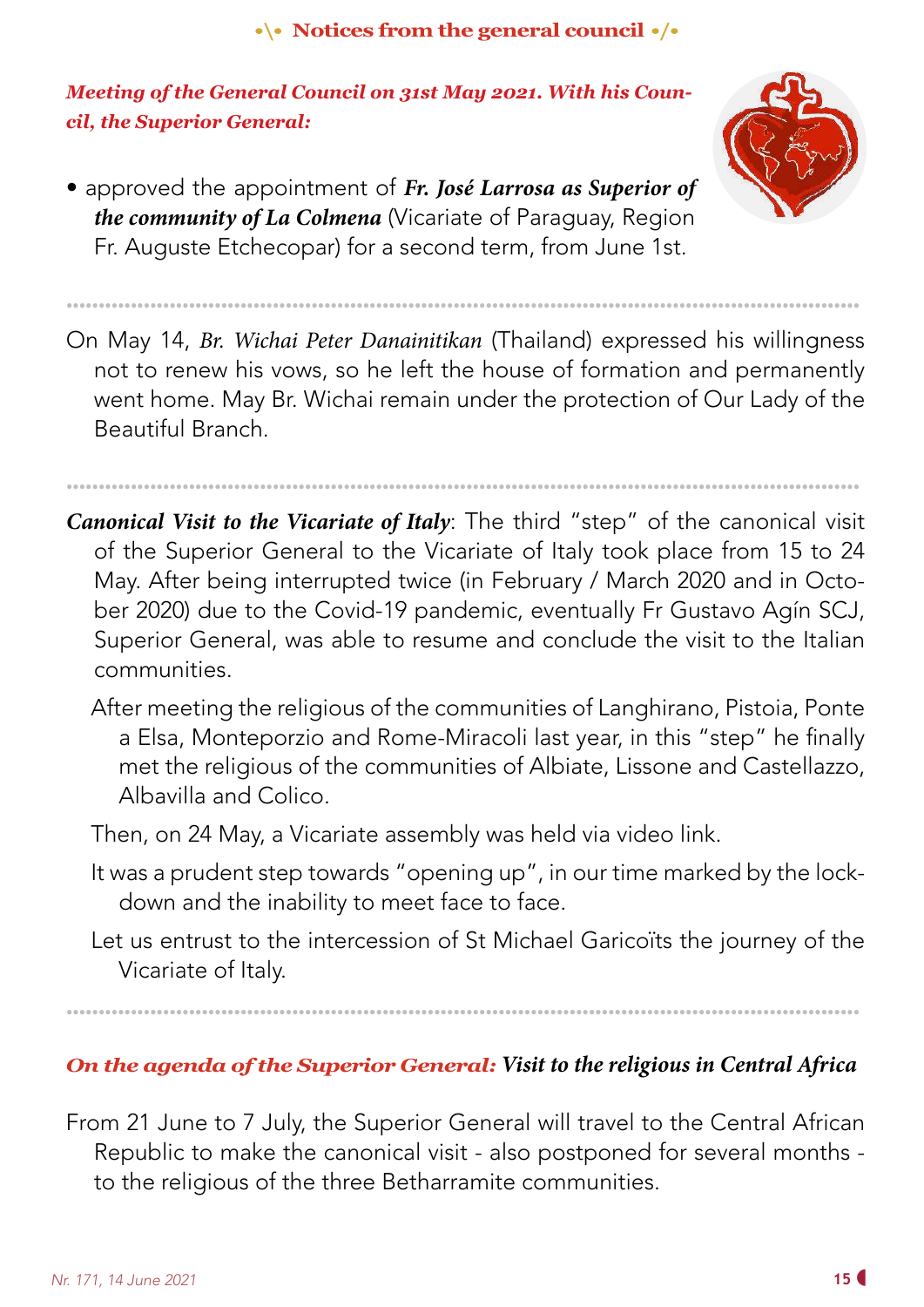![](_page_15_Picture_0.jpeg)

# *Diaconate Ordination of Br. Akhil Joseph Thykkuttathil scj*

On 29 May, in the chapel of the archbishop's house of Bangalore, Br. Akhil Joseph Thykkuttathil SCJ was ordained a deacon by Most. Rev. Peter Machado, Archbishop of Bangalore. This event took place with a small number of participants because of the restrictions due to the pandemic. The Regional Vicar in India, Fr. Arul Gnana Prakash SCJ and the Superior of the community of Bangalore, Fr. Anthony Siluvai SCJ were present at the ordination.

Together with Br. Akhil, 10 other young people were ordained deacons.

![](_page_15_Picture_4.jpeg)

On May 12, in the chapel of Ban Betharram in Chiang Mai, our two young brothers Br. Nicolas Surasak Doohae SCJ and Br. John Weerapong Youhae SCJ renewed their vows in the hands of Fr. Luke Kriangsak Kitsakunwong SCJ, delegate of the Regional Superior, Fr. Enrico Frigerio SCJ. On May 14, in the same chapel, the religious of the Vicariate celebrated the solemnity of St. Michael Garicoïts, our Founder.

On this very special day for the Congregation, *Br.* 

*Anselm Prapas Chiwakitmankong SCJ* (see picture), after completing his novitiate, made his first vows in the hands of Fr. Luke Kriangsak Kitsakunwong SCJ, delegate of the Regional Superior, Fr. Enrico Frigerio SCJ. Because of the restrictions due to the pandemic, only a limited number of people could be present at the celebration.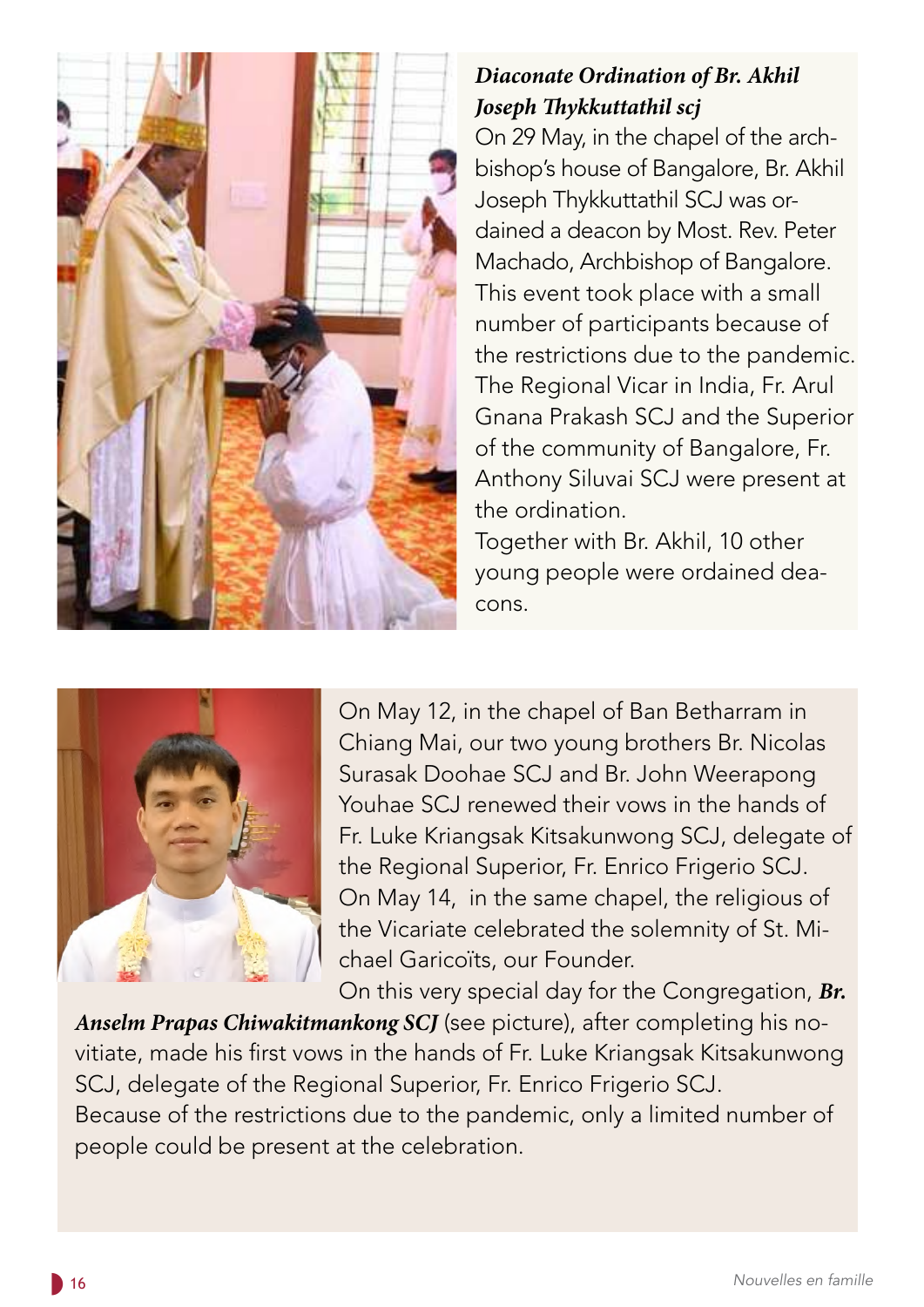### **•\• Betharramite spirituality •/•**

# The novices of Betharram going on pilgrimage (8 & 9 May)

*On Saturday May 8th the "novititate"*<sup>1</sup> *went on pilgrimage in the steps of our founding father St Michael Garicoits. Accompanied by our novice master Fr Gaspar Fernandez Perez SCJ and by Fr Laurent Bacho SCJ a native of the Basque country and the Regional Vicar, they visited Cambo, Garris, Oneix and Ibarre in turn.*

*W* e left Betharram about 9 in<br>the morning and arrived in the morning and arrived in Cambo around 11 o'clock. Here our Fathers celebrated Mass and commented on a passage from the book by Fr Amédée Brunot SCJ *Michael Garicoits, the 'Here I am' saint*. Reading these words enabled us to get an idea

of the huge task undertaken by Michael Garicoits, then the curate of an ailing parish priest, as regards the parishioners, and particularly the way he fostered devotion to the Sacred Heart and inspired many vocations through his ministry.

True, Cambo would remain his only experience of parish life, but the impression he made on their hearts and minds in such a short space of time endures to this day, with people still drawn to drink at his wellspring.

After our stop at Cambo, we headed for Garris, the village where St Michael received instruction in the catechism by Abbé Barbaste and made his First Holy Communion. The young Michael attended this parish while he was working as a farm-boy at the Anghélus. In Garris we met the parish priest from Saint-Palais who was passing through, and then we visited the

![](_page_16_Picture_8.jpeg)

*The renovated church of Cambo-les-bains, where Michael Garicoïts began his ministry as vicar.*

<sup>1)</sup> *Extraordinary novitiate at Betharram (St Michael Garicoits Region, Vicariate of France-Spain)*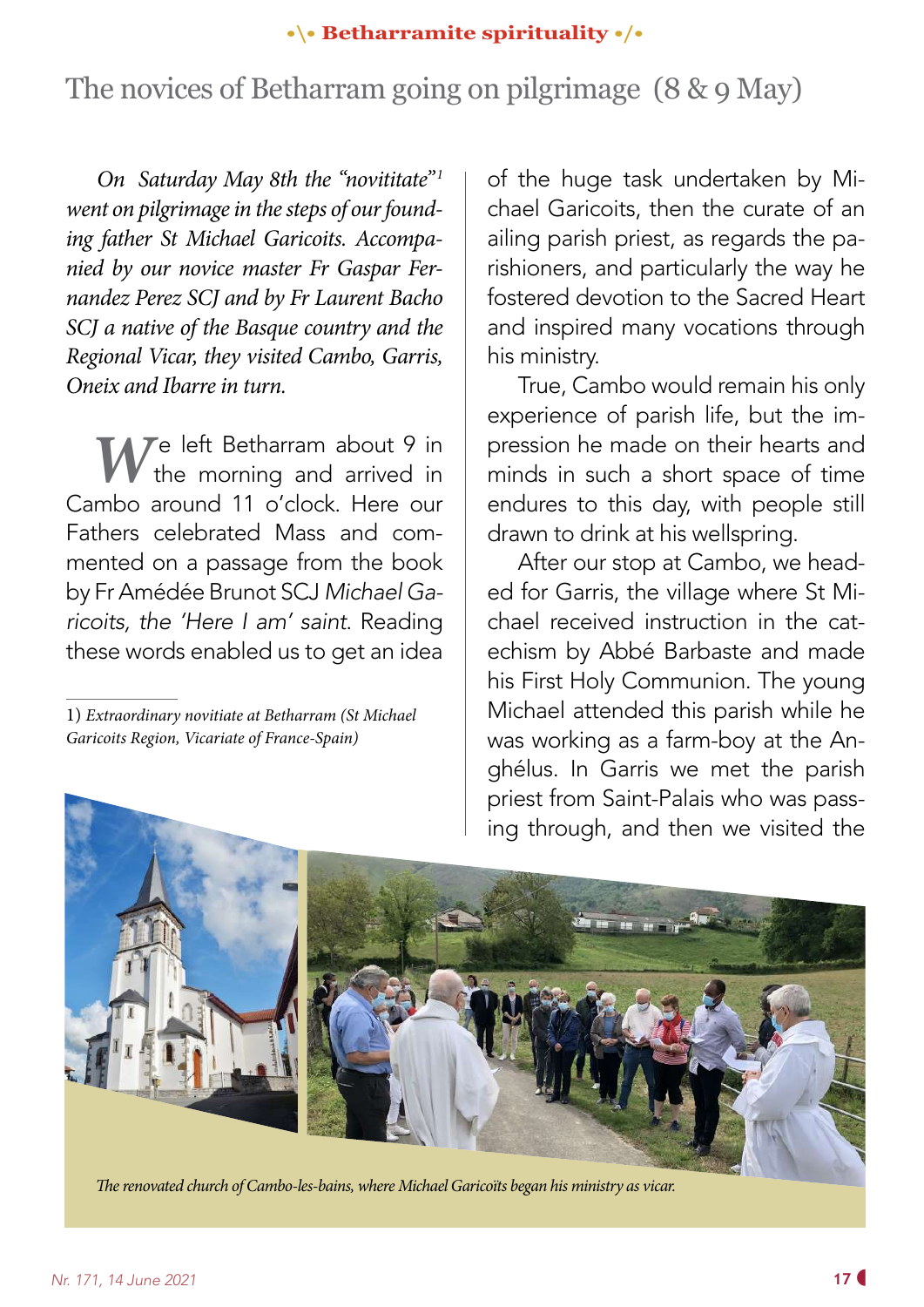church before going on to Oneix, not far from there. Once we'd reached Oneix we visited the Anghelus' farm before going on to the village church where we were joined by Fr Joseph Ruspil. After Oneix we called in at the Etchécopar house in St Palais before completing the last stage on our pilgrimage in Ibarre, where we visited the church in the village and Garacotchea, the house where Michael Garicoits was born on 15 April 1797.

Each stage was marked by recollection and prayer. Everywhere we went we noticed how devotion to the saint of Betharram was recalled by the presence of a statue or stained glass in the church. ••• *F. Toussaint TAH*

The countryside from Cambo<br>to Ibarre via Garris, Oneix and to Ibarre via Garris, Oneix and St Palais was welcoming us with open arms under clear sunny skies. Surrounded as it is by mountains, I almost felt I was back home in my village in

the western Ivory Coast... but no! I really was in the Basque country.

The visit to the Anghélus' house was particularly moving. The adventure lived by St Michael in this location moved from something abstract to something real for me. Quite apart from the very warm welcome reserved for us, I was also touched by the witness left behind of St Michael's life, devoted to carrying out his mission in the wake of Christ.

"*Huna Ni*" - this "Here I am" (in Basque) - pronounced by St Michael at his home in Garacotchea in answer to God's call, has stood the test of time over the years. By the Grace of God, St Michael overcame everything that was an obstacle to the Divine Will. Through his devotion, simplicity and love for mankind, he gave himself, body and soul, to "obtaining for others this happiness" which he had received freely. "Nothing great has a great begin-

![](_page_17_Picture_6.jpeg)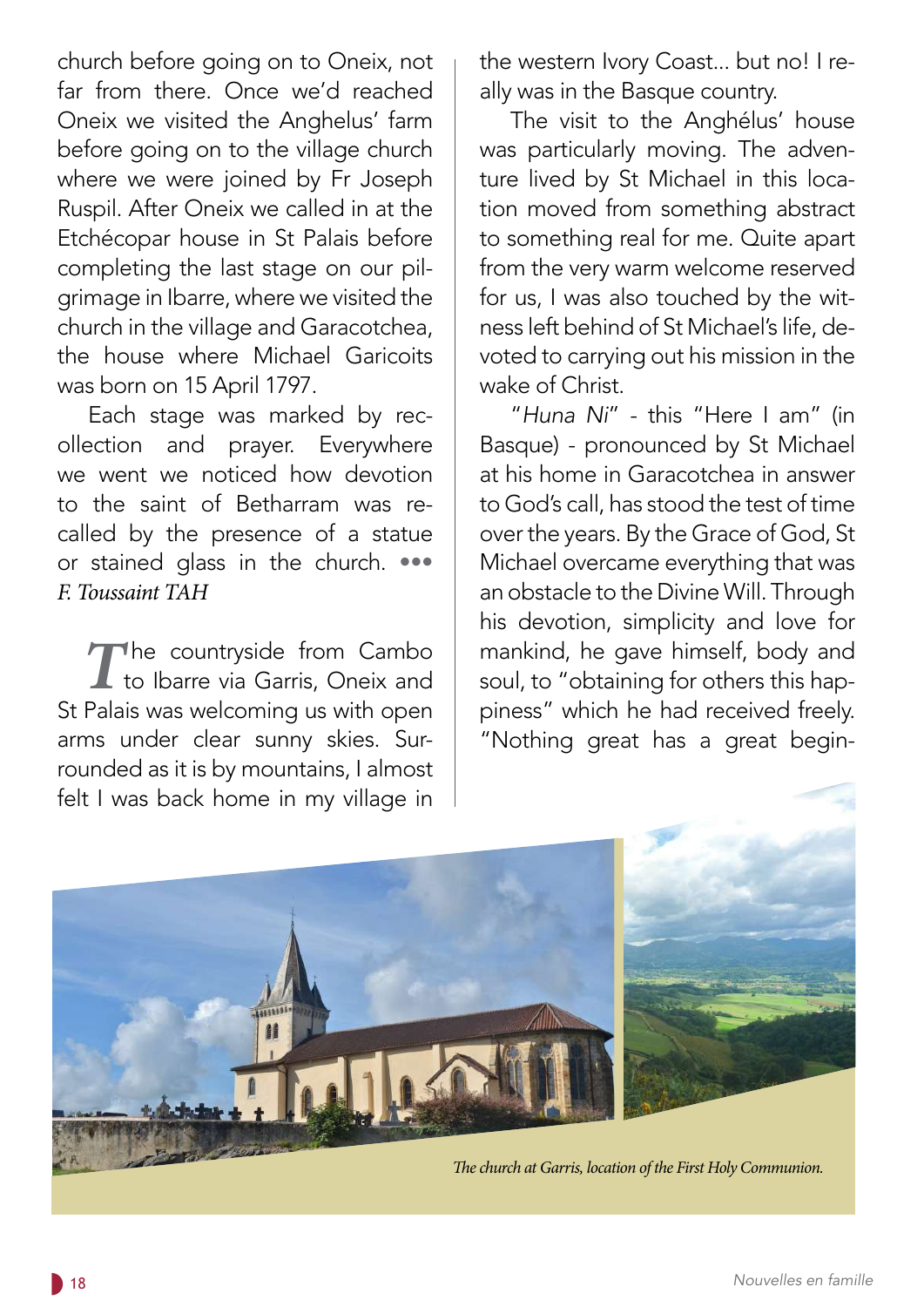ning" the "Saindua" (the Basque word for saint) used to say. Nothing destined Michael for such spiritual attainment except his trust in God; he knew how to cultivate in himself the patience and humility needed to achieve his dream: to become a shepherd of God's flock and a founder of a religious congregation having the very Heart of Christ as its programme.

The high point of our pilgrimage was Mass at Ibarre. After following the Stations of the Cross, the celebration of the Eucharistic Liturgy was pleasantly accompanied by songs in the Basque language which gave a special meaning to the day's celebration. The circumstances of the current health situation did not prevent several of the faithful joining us (somewhat in advance of his feast day on May 14th) to commemorate the day our founder entered Heaven.

After exchanging fraternal greetings at the end of Mass, we departed Ibarre under a clouded sky, as if the place was sorry to see us go.••• *Charles Fabian Mahan*

*I* was left deeply marked by the way Michael moved from the unbending, harsh God to a tender, loving God in a society that was used to preaching an awful God who inspired fear. Although Gratianne, his mother, taught him that God was harsh and severe, St Michael succeeded in freeing himself from this idea and discovered the true face of God: the face of love.

Moreover, neither suffering nor misery succeeded in him denying God's love. Indeed, it was his parents' poverty that led the young man to seek work as a servant on the Anghélus' farm. However, far from resulting in his turning in on himself, this state of affairs actually encouraged him to open out to others. Michael discovered God's love in the midst of his destitution. Henceforth he knew he was not alone. Thanks to this discovery, the young Basque was able to relativise what he was living through,

![](_page_18_Picture_6.jpeg)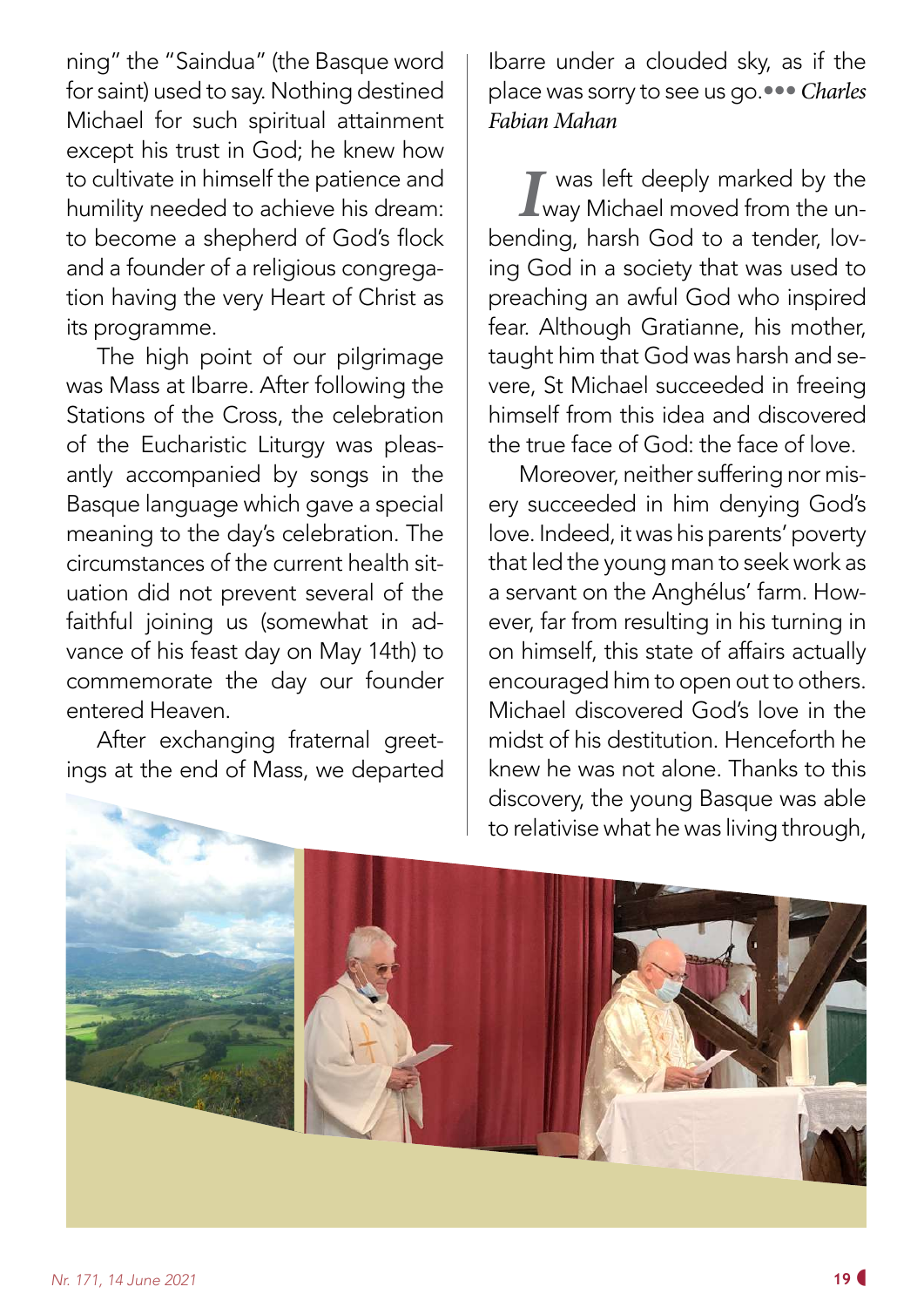in the face of that absolute given which is the love of the Lord. Experiencing God's love is what enabled Michael to emerge from his sufferings taller and stronger. From this I have discovered that sufferings and trials can be positive elements in our growth, so long as we keep trusting the Lord. The ecstasy of Oneix is, one could say, but the result of the deep close relationship he had with the Lord and which doubtless was the event or encounter which gave his life new direction. ••• *Hervé Constant Cheghe*

**M** *T*hen without compelling you, the silence makes you want to stay quiet so you do, and make space for contemplation!

What an immense joy it was to live this experience! What joy there was in walking in St Michael's footsteps! My enchanted memories are in tune with this beautiful enchanted countryside... Yes, this pilgrimage in the footsteps of our father was an extraordinary journey for me. How marvellous it was to

tread the same ground as did our St Michael!

In this magnificent church at Cambo, glowing with the splendours of its newly decorated interior, St Michael burned with the flame of God's love. He found happiness in devotion to the Sacred Heart. His fervent desire to be that apostle of God's mercy cast in charity was fulfilled after the sufferings brought about by the rigours of Jansenism.

It was fascinating to find oneself in this place where St Michael served without stinting, devoting himself totally to others. Through the care he lavished on the elderly infirm parish priest Fr Hardoy, he revealed the well of tenderness and gentleness at which he drank, thereby giving meaning to every implication of his phase, "Here I am", and serving God through others. A true disciple, he knew how to provide concrete responses to the hunger

![](_page_19_Picture_6.jpeg)

 *Garacotchea*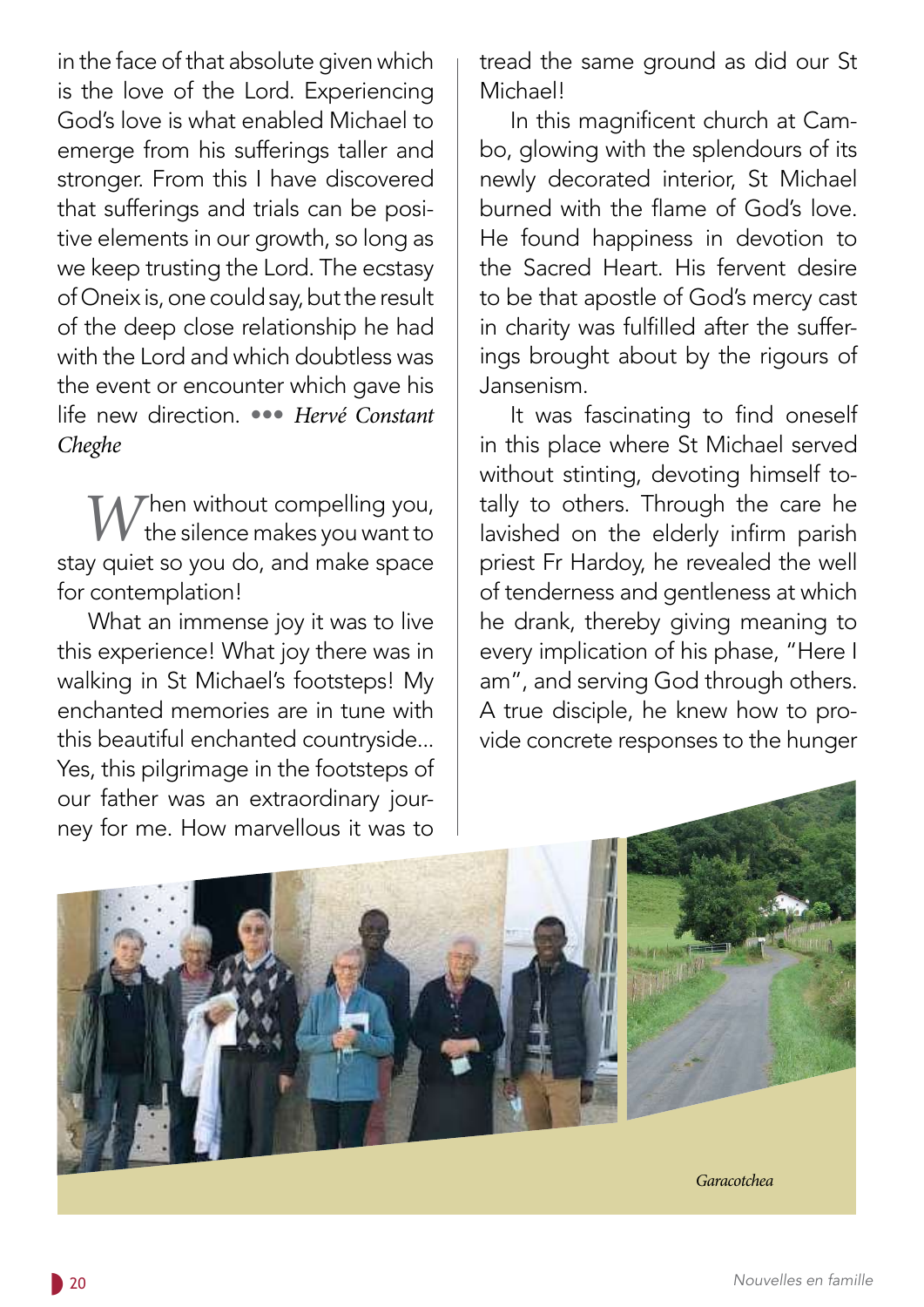and thirst of those souls seeking the God of infinite goodness and not the God of violence.

The bright sun was casting its rays as wide as a cloak and to the tune of birdsong from the cherry tree right by the church in Garris, I relived the story of St Michael's First Holy Communion, freed from the fear of an "unkind" punishing God, not by leafing through a book this time but by being immersed in the reality of his life events.

This same indiscreet sun could not conceal my wide smile and surprise on seeing the location of St Michael's ecstasy in Oneix! I devoured this place, where our saint encountered God,

with my eyes: illuminated with God's love. At the same time, I understood with what simplicity he carried out his domestic duties in the modest surroundings of the Anghélus' farmstead.

Finally, at Ibarre, how moving it was to say Vespers in front of the humble family dwelling! What a joy it was to be at the source of our father St Michael Garicoits, on the very spot where God deigned to light the spark which from his birth, led him to his great life's work.

This journey has opened up new paths for me when reading about the life of our Father, Saint Michael Garicoits. ••• *Touré Eric*

![](_page_20_Picture_6.jpeg)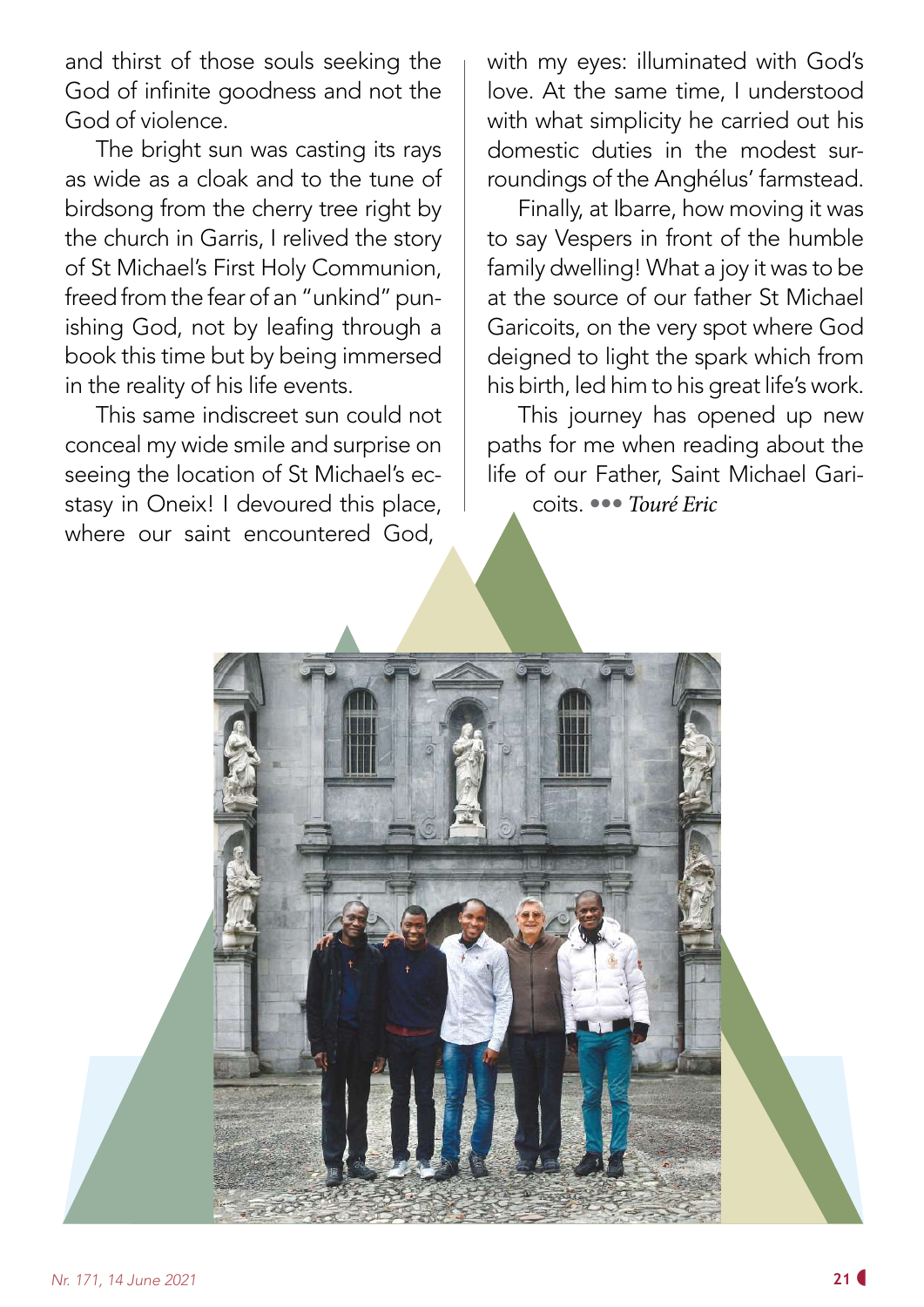#### **•\• Betharram in heaven •/•**

*May you rest in peace, dear brother* 

*Daniel. You have transmitted to us lately* 

*so many projects, so much of enthusiasm* 

*for vocation animation and so much of life.* 

*(Fr. Raul scj)*

# Deacon Daniel Pavon scj

*Laguna Blanca, 27 March 1977 - Ciudad del Este, 13 May 2021 (Paraguay)* 

Entered the family of Betharram in the year 90s, Daniel Ramón Pavón Galeano was a young man of a worried nature. He did his postulancy in Mariano Roque Alonso (15 km of Asunción), his novitiate in Brazil and had an international experience in England. He completed his formation in the Institute of Theology of the Catholic University in Asunción.

He joined the parish of San Joaquín where he received the diaconal ordination. After a while in Argentina, he lived an experience of few years in the diocese of Ciudad del Este (Paraguay), in providing pastoral assistance to several parishes as deacon. He al-

ways nurtured the passion for scouts which led him to form and accompa-

ny several groups of scouts in Ciudad del Este.

These last two years, having started a process of returning to our religious family, he integrated himself in the reli-

gious community of Ciudad del Este, where he accompanied the Pastoral group of Health, at Divine Mercy. In recent months, he dedicated himself to the accompaniment of a pastoral

![](_page_21_Picture_9.jpeg)

group of Vocations. He also animated equally the Celebration of the Word

> in the chapels and sometimes in the parish church.

In November 2020, severe kidney disease was diagnosed and declared. Multiple complications made necessary a

complex surgery that involved the removal of a kidney. His convalescence was slow and delicate, and the health protocol prescribed to him by the doctors weighed heavily on him.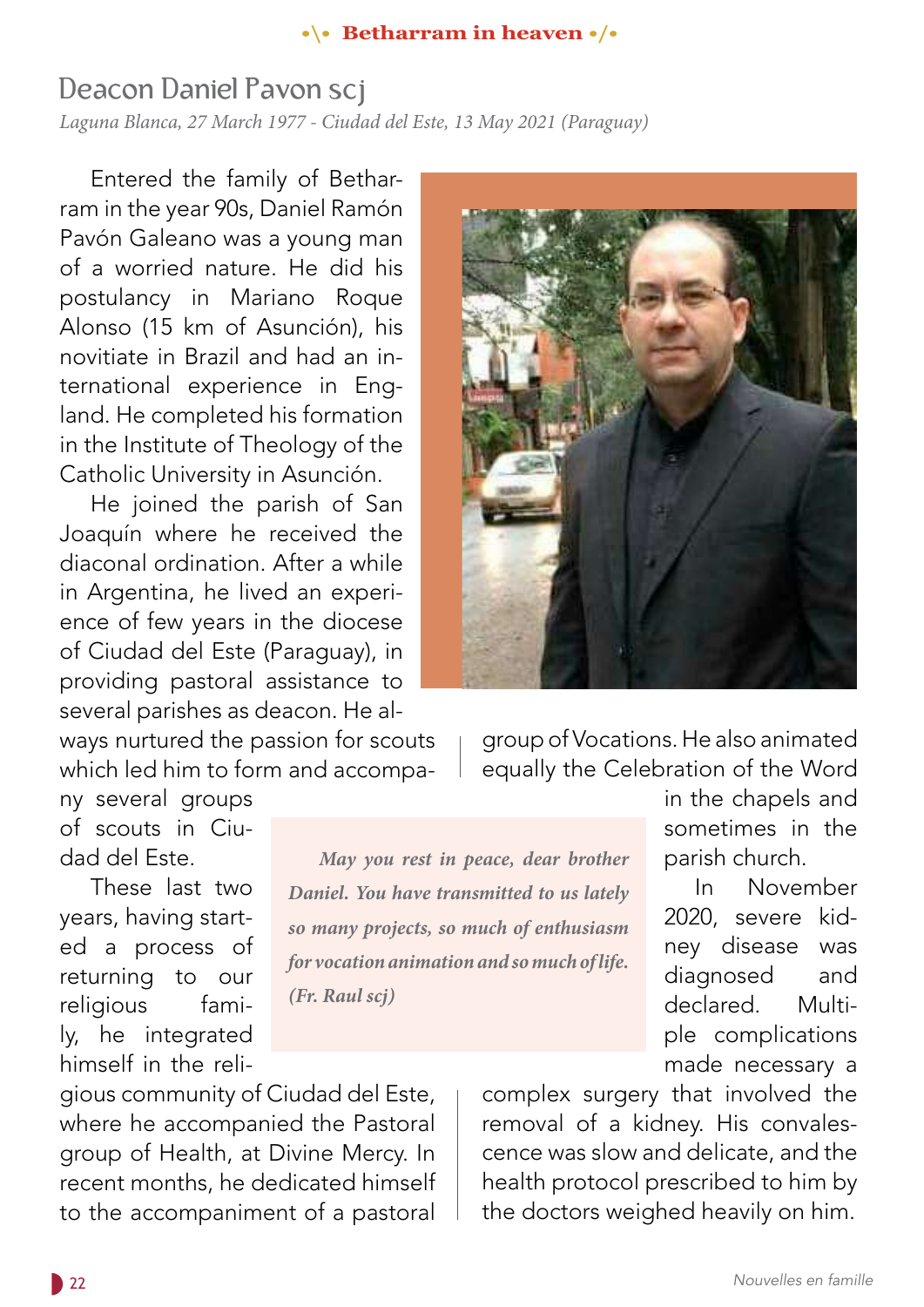In May 2021, he suffered from further complications which were fatal on the afternoon of May 13. At his funeral, many people came to pay homage to him and underlined the quality of his spiritual accompaniment, his ability to be close to others and his human qualities.

> *Fr. Alberto Zaracho scj Regional Vicar in Paraguay*

![](_page_22_Picture_3.jpeg)

# In memoriam

• BRAZIL - PASSA QUATRO: On May 14, *Mrs. Maria Letícia De Paula Moreira*, aged 47, returned to the Father's house. Mrs. Maria Letícia was sister of Fr. Francisco de Paula SCJ (from the community of Belo Horizonte, Parish Priest of the Parish "Sacred Heart of Jesus" in Nova Granada - Vicariate of Brazil).

We express our sympathy to Fr Francisco and his family and we promise to keep them in our prayers.

- INDIA Kerala: On Sunday, May 30, *Mrs. Celin Thomas*, the grandmother of Fr Yesudas Kuttappassery SCJ, of the community of Bethlehem (Vicariate of Holy Land), died in Cochin (Kerala, India). She was 89 years old. We express our condolences to Fr Yesudas and his family and we pray for the repose of her grandmother's soul.
- ITALY Castello Valsolda: On 10 June, *Mr. Amilcare Tullio Manzolini*, 90 years old, father of Fr Emilio Manzolini SCJ, of the community of Albavilla (Vicariate of Italy), has died. We express our sympathy to Fr Emilio and his family and we promise to keep them and their dear one in our prayers.